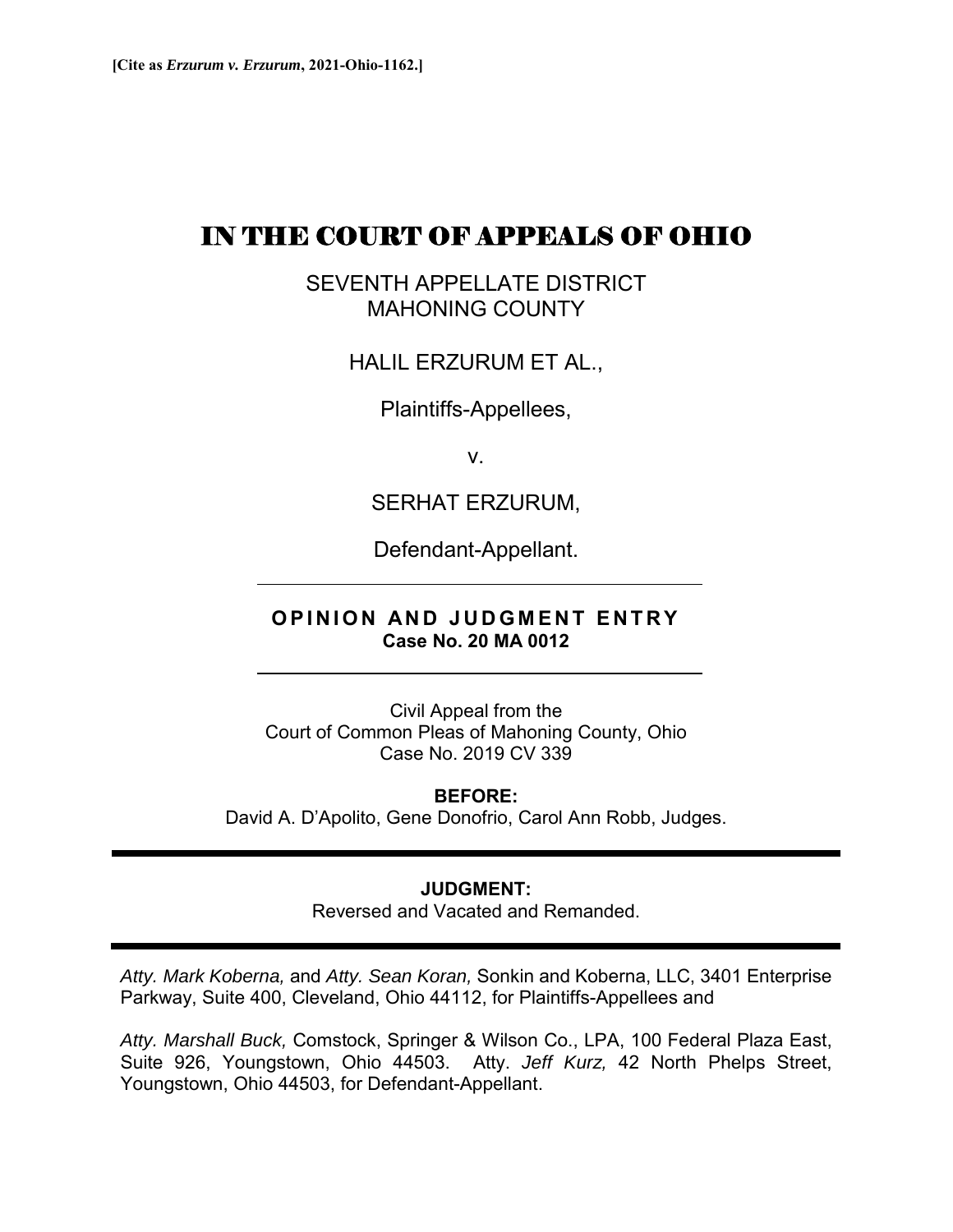### **D'Apolito, J.**

**{¶1}** Defendant-Appellant Serhat Erzurum appeals the judgment entry of the Mahoning County Court of Common Pleas setting aside two deeds transferring real property to him from his parents, Plaintiffs-Appellees Halil and Sevim Erzurum, based on jury verdicts finding that the transfers were procured through undue influence and as a result of duress. The deeds were executed on August 13, 2018 and January 18, 2019.

**{¶2}** Appellant advances nine assignments of error. First, Appellant argues that the trial court abused its discretion in admitting irrelevant and prejudicial evidence regarding a 2003 qui tam action against him, his 2004 and 2012 bankruptcy cases, and his reason for residing in Turkey from 2005-2012. Appellant further argues that testimony regarding Halil's mental acuity should not have been admitted because Appellees' expert was not a medical doctor. Next, Appellant contends that the trial court abused its discretion in declining to admit evidence that Sevim lived in fear of and was subject to the undue influence of Halil, but admitting similar evidence regarding Sevim's relationship with Appellant. Finally, Appellant asserts that there was insufficient evidence to support the jury's verdict, that the verdict is against the manifest weight of the evidence, and that the trial court erred in denying a motion for judgment notwithstanding the verdict and for new trial, insofar as the jury returned its verdict in less time than was required to review the exhibits admitted into evidence at trial.

**{¶3}** Having reviewed the record, we agree that the trial court abused its discretion in admitting certain evidence, and that the admission of said evidence caused material prejudice to Appellant. As we find that the verdicts turned exclusively on the credibility of the witnesses at trial, and Appellant's credibility was irreparably damaged by the improperly-admitted evidence, the judgment entry setting aside two deeds is reversed and vacated and this matter is remanded for a new trial.

#### **FACTS AND PROCEDURAL HISTORY**

**{¶4}** Appellees immigrated to the United States from Turkey and began purchasing apartment buildings in the 1970s. Halil, an engineer educated at the Case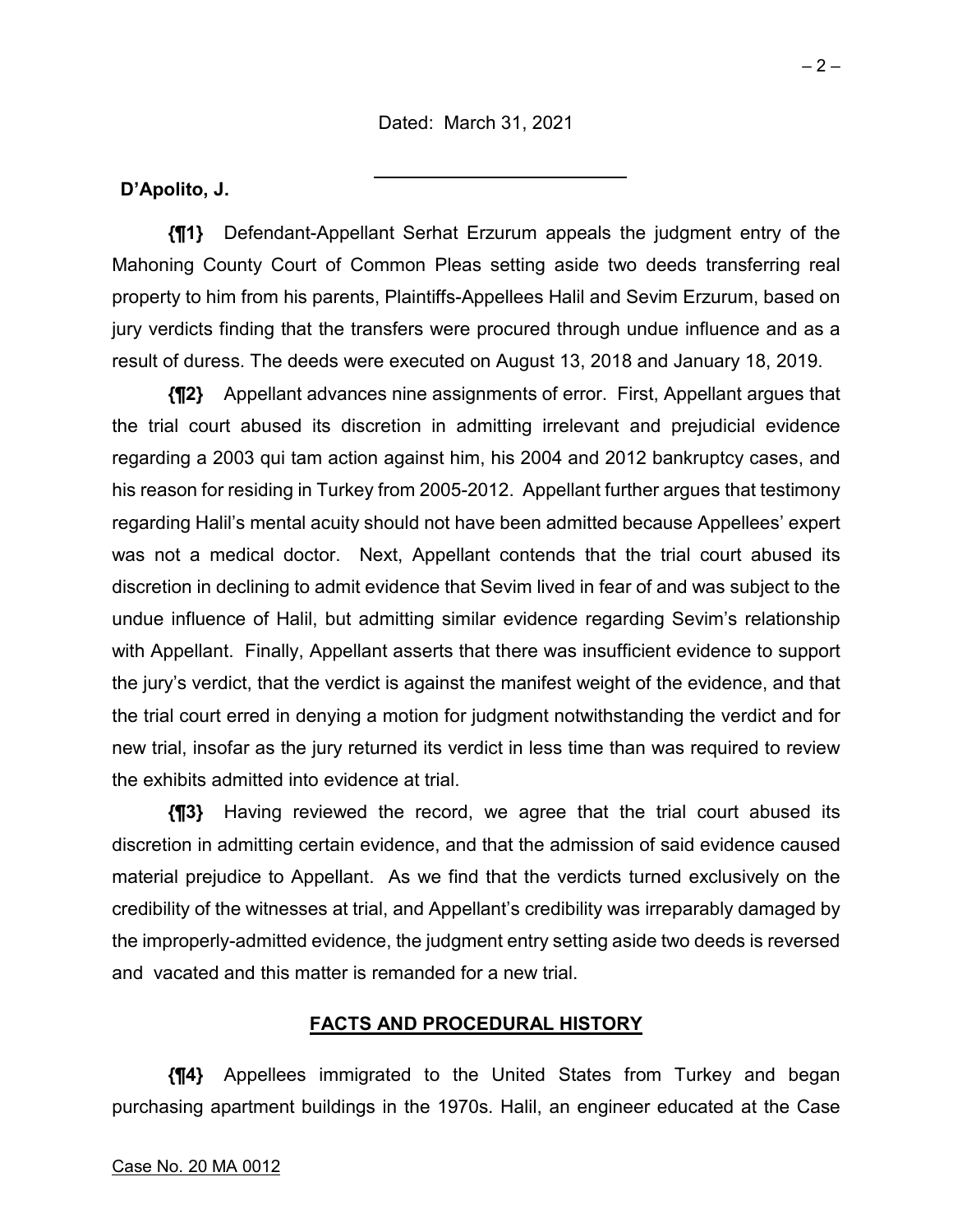Institute of Technology, performed his full-time employment during the day, then maintenance at the apartments in the evenings. Sevim managed the daily operations at the apartments, which included the collection of rents and cleaning and showing the units.

**{¶5}** Appellees had five children, two sons and three daughters. Appellant, the oldest of the children, is an obstetrician-gynecologist with a former medical practice in Pennsylvania. Serpil Erzurum, the oldest daughter, is a pulmonologist, who chairs the Lerner Research Institute at the Cleveland Clinic. Sergul Erzurum is a local pediatric ophthalmologist. Sevil Erzurum, the youngest daughter, suffers from schizophrenia and lives with Appellees. Zafer Erzurum, Appellees' youngest child, was a vascular surgeon who committed suicide in 2013.

**{¶6}** At all times relevant to the complaint, Appellees owned and operated 25 apartment buildings with 145 rental units, and a tax value of \$3.9 million at the time of trial. According to Appellant's testimony, the real property was valued between \$4 to 5 million dollars, and generated a gross annual revenue of \$770,000 to \$800,000. Among the properties were three apartment buildings known as the "Lofts," which were valued at \$1.5 million and considered the most valuable of the Erzurum's apartment buildings.

**{¶7}** Appellant began his medical practice in 1993 in the state of Pennsylvania. He opened a laser vein clinic in 2001, which grew to twelve locations by 2003. The laser vein clinics employed ten doctors and generated millions of dollars in gross income.

**{¶8}** According to Appellant's testimony, he was unaware that a physician working at one of the clinics was improperly coding procedures, which were then billed to Medicare. Appellant testified that the offending doctor and billing clerk subsequently acted as whistleblowers and filed a qui tam action against Appellant and the clinics under the False Claims Act ("FCA" or "Act") in 2003.

**{¶9}** The FCA "prohibits submitting false or fraudulent claims for payment to the United States, [31 U.S.C.] § 3729(a), and authorizes qui tam suits, in which private parties bring civil actions in the Government's name, § 3730(b)(1)." *Schindler Elevator Corp. v. United States ex rel. Kirk*, 563 U.S. 401, 404, 131 S.Ct. 1885, 179 L.Ed.2d 825 (2011). The Act encourages relators "to act as private attorneys-general in bringing suits for the common good," *United States ex rel. Poteet v. Medtronic, Inc.*, 552 F.3d 503, 507 (6th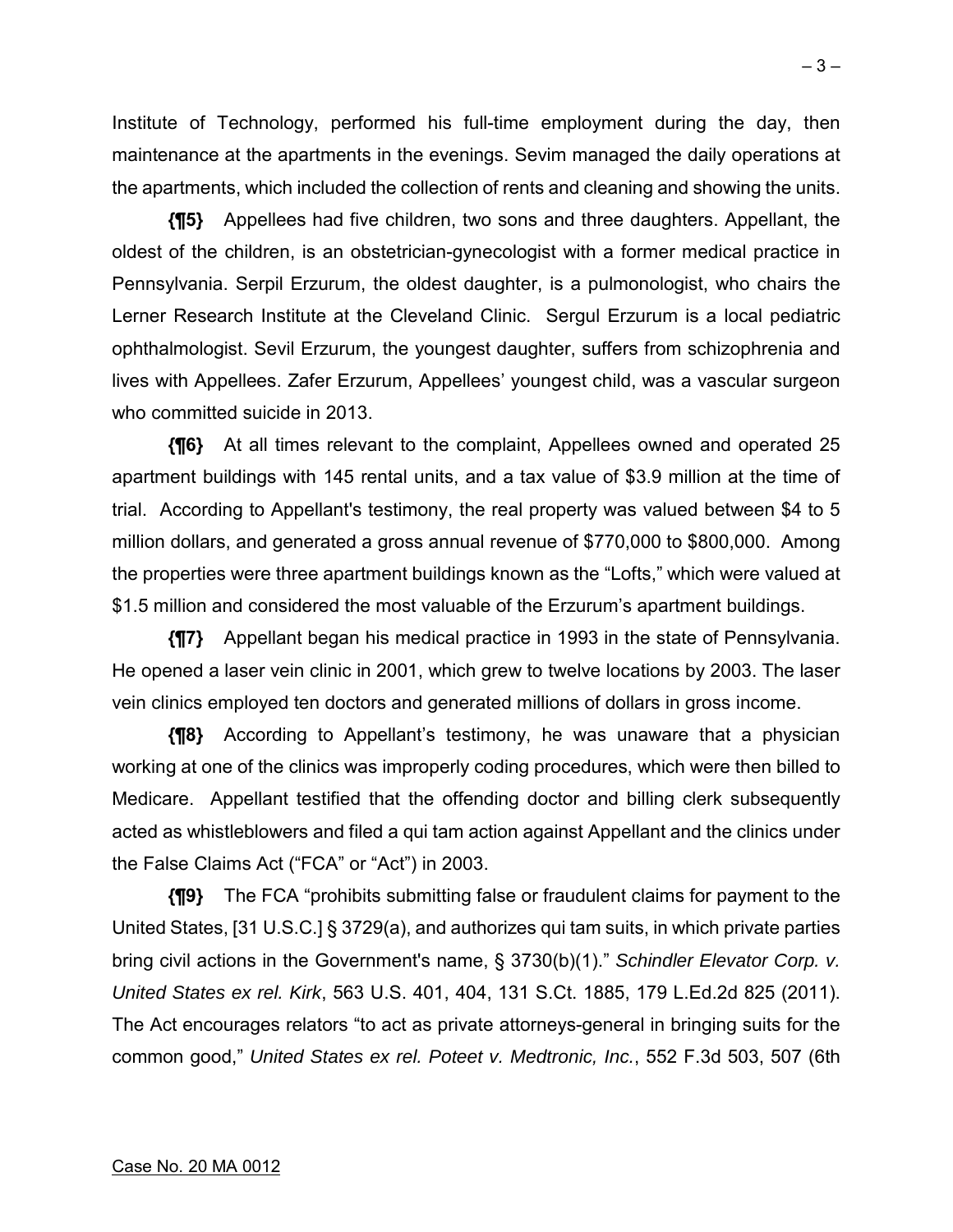Cir. 2009) (internal quotation mark omitted), and provides often-lucrative incentives to do so.

**{¶10}** If the government proceeds with the action, the qui tam plaintiff is entitled to "at least 15 percent but not more than 25 percent of the proceeds of the action or settlement of the claim." 31 U.S.C. § 3730(d)(1). If the government chooses not to intervene, the qui tam plaintiff can recover even more – "not less than 25 percent and not more than 30 percent" of the same. *Id.* § 3730(d)(2). The government did not intervene in the qui tam action against Appellant.

**{¶11}** A qui tam action is a civil proceeding. The FCA action did not affect Appellant's ability to practice medicine, which he continued to do during the pendency of the qui tam action.

**{¶12}** Most of the medical bills at issue in the qui tam action were between \$30.00 and \$180.00, but each of those allegedly fraudulent bills carried a \$7,500.00 fine. Default judgment was entered against Appellant and the laser vein centers in the qui tam action in the amount of \$6,323,321.20 on March 12, 2009. The outstanding judgment was ultimately satisfied in full for a reduced amount of \$119,000.00. Halil provided the money to Appellant satisfy the judgment. The laser vein clinics were shuttered as a result of the civil action.

**{¶13}** Appellant conceded that he was \$11 million dollars in debt as a result of the failure of his businesses, and he filed bankruptcy in 2004 in order to discharge his unsecured debt. However, the bankruptcy case was dismissed due to Appellant's failure to appear at creditors' meetings after Appellant, his wife Nilgun, and their two daughters relocated to Turkey in 2005.

**{¶14}** According to Appellant's testimony, the family moved to Turkey because Nilgun's mother, a Turkish citizen, was diagnosed with Alzheimer's Disease. Serpil testified that Appellant fled the United States because he feared that criminal charges would be filed as a result of the federal investigation that resulted from the qui tam action. Appellant denied that his move to Turkey was sudden, but conceded that neither his parents nor his siblings were aware that he was moving to Turkey.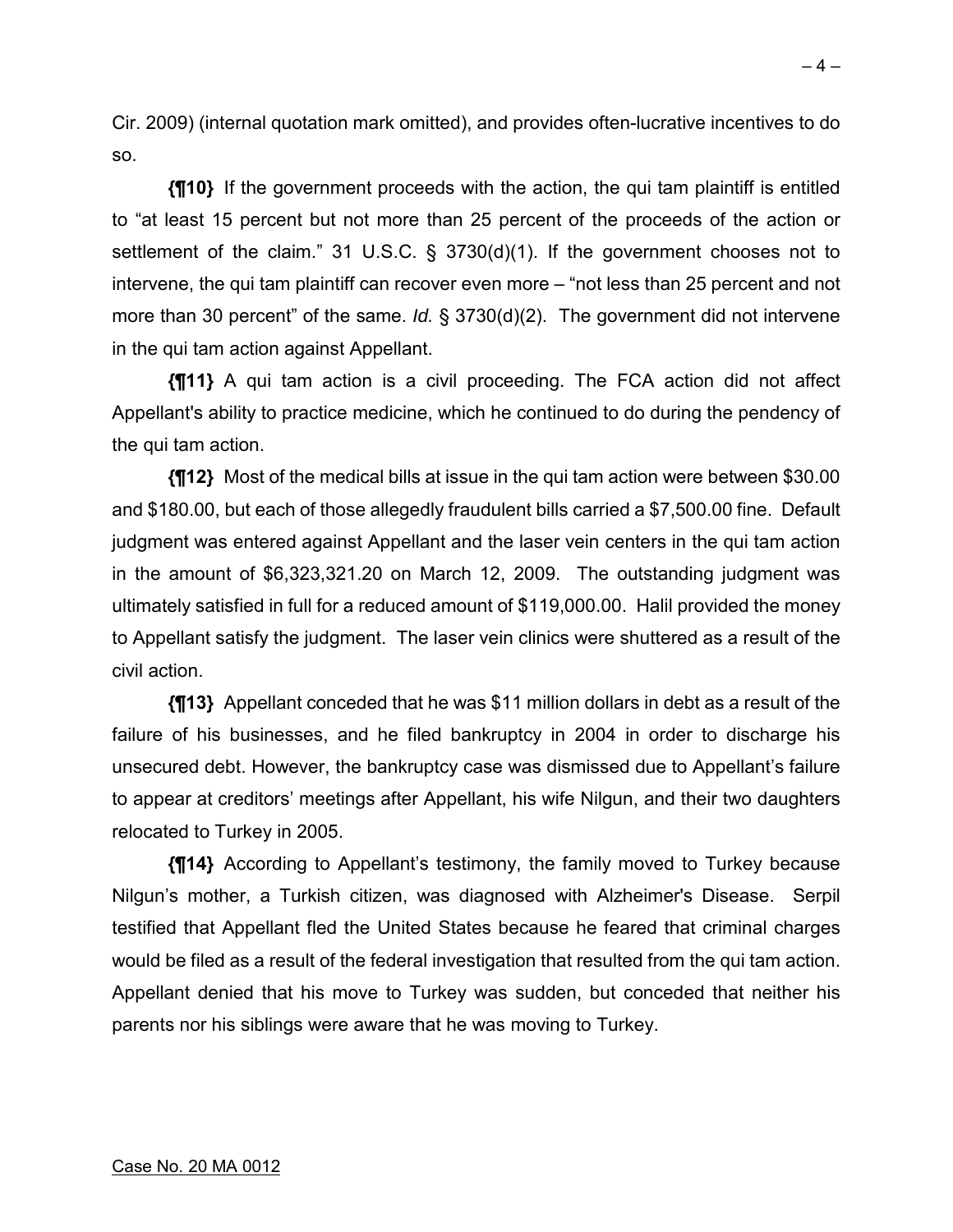**{¶15}** Appellant and his family resided in Turkey from 2005-2012. On more than one occasion, Appellant, while residing in Turkey, requested financial assistance from Appellees and Serpil in order to support his family.

**{¶16}** According to Appellant's testimony, he and his family returned to the United States in 2012 because Halil promised to transfer ownership of the apartments to Appellant if he would return to the United States and manage the properties. Appellant conceded that he and Nilgun also wanted to return to the United States so their daughters could be educated here.

**{¶17}** At the time, Halil had been diagnosed with colon cancer and Sevim suffered from arthritis, diabetes, and hypertension. Appellant testified that he received an emotional telephone call from Appellees, in which they disclosed Halil's cancer diagnosis and their fear that Halil might not survive. Appellant further testified that Appellees pleaded with Appellant to return to the United States to assume management of the apartments. According to Serpil's testimony, Appellant asked his parents to work at the apartments, because Appellant's medical license had lapsed while he was in Turkey, and he would have no way to support his family upon his return to the United States.

**{¶18}** Appellant denied that he was in any financial trouble in Turkey. Serpil testified that Appellant left Turkey because he was in debt to "bad people," despite the fact that Appellees and Serpil had sent Appellant tens of thousands of dollars over the years. Halil testified that he had expended over \$300,000.00 paying Appellant's debts, legal bills, and, for a time, the mortgage on Appellant's residence in Pennsylvania after Appellant moved to Turkey. Serpil further testified that Appellant left Turkey because the country was returning to a religious orthodoxy.

**{¶19}** Serpil testified that Appellant and Nilgun were furious when they learned that Halil had allowed their residence in Pennsylvania to be sold at a Sheriff's sale. Appellant was also angry that medical equipment, which he valued at \$2 million and had stored at the Lofts while he was in Turkey had been sold by his brother-in-law on eBay. A chandelier, which Appellant valued at \$100,000.00, was also taken from the Pennsylvania residence and displayed in Sergul's home.

**{¶20}** Appellant and his family resided with Appellees at first, then, according to Halil's wishes, Appellant and his family moved rent-free into one of Appellees'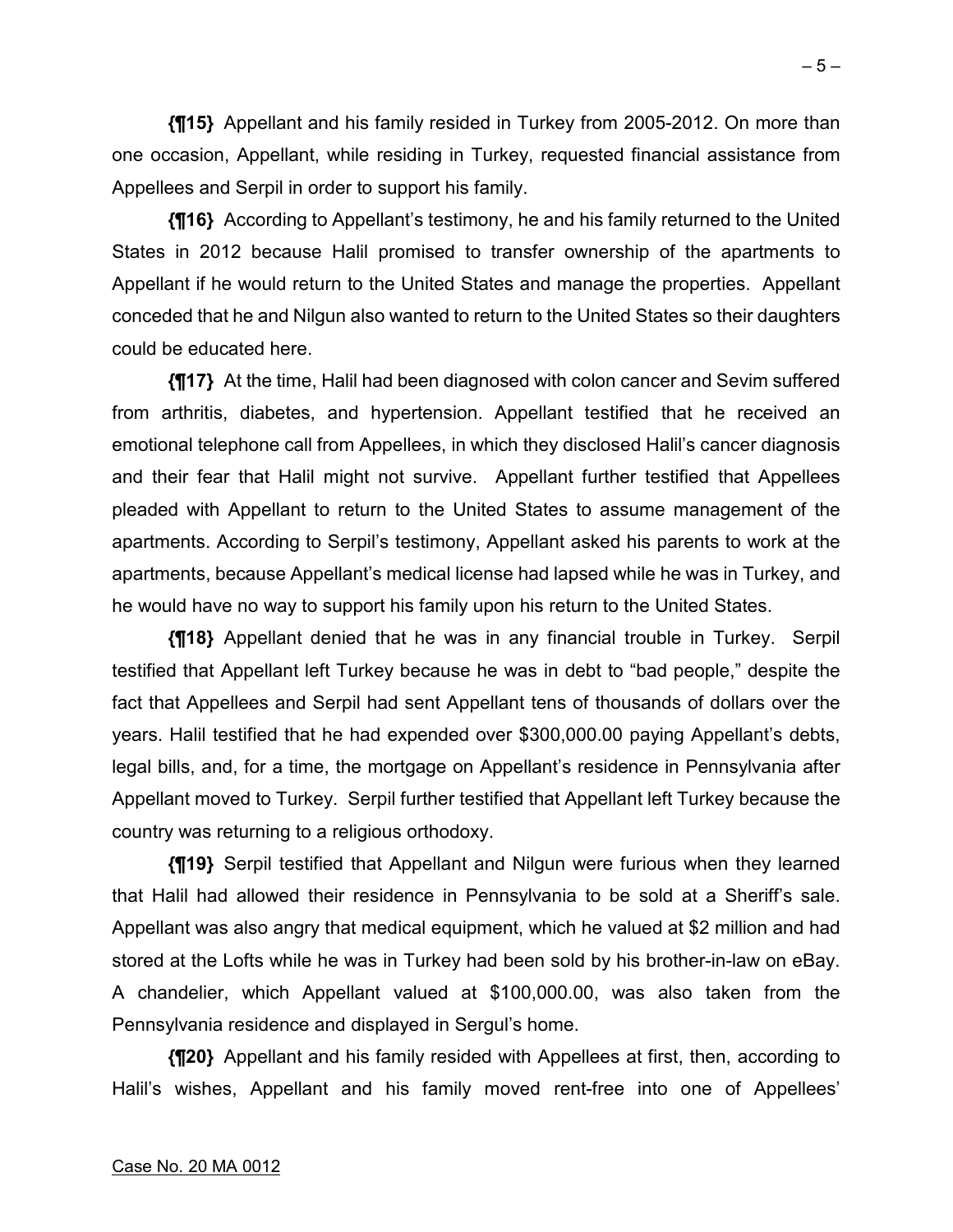apartments. Serpil testified that Appellant began pressuring his parents to transfer ownership of the apartments to him immediately upon his return to the United States. According to Serpil, Appellant feared that Halil would predecease Sevim, and that she would transfer ownership of the apartments to Sergul. Appellant denied any rift with Sevim. According to his testimony, he was her favorite child.

**{¶21}** Serpil testified that Appellees had expressed throughout their lives their intent that the apartments would be inherited by all of their children upon their deaths. Appellees planned that the apartments would provide income for Sevil and their grandchildren.

**{¶22}** Appellant refiled his bankruptcy petition in September of 2012 shortly after returning from Turkey. According to the 2012 petition, Appellant's debts exceeded \$20 million. Appellant testified that he refiled the bankruptcy petition due to Halil's insistence that Appellant be debt-free before assuming control of the apartments. Both bankruptcy petitions were admitted into evidence.

**{¶23}** After returning to the United States, Appellant worked at the apartments with his parents from 2012-2013. Appellant testified that Appellees expected Nilgun to be a servant for them five days a week during that time. Based on an incident in which Halil became violent toward Nilgun – he threw his walker at her, Appellant resigned his management duties at the apartments.

**{¶24}** Appellant returned to medicine after reactivating his license in 2014. He received annual compensation in the amount of \$155,000-\$160,000 while employed by the Visiting Physician's Association ("VPA") from 2014-2017.

**{¶25}** Appellant testified that his parents had always planned that ownership of the apartments would be transferred to him at some point in the future. Appellant offered into evidence a June 18, 2014 electronic mail from Halil to Appellant. It appears that the correspondence was sent after the two men had argued.

**{¶26}** Halil expresses his desire for Appellant to "take over all [Halil's] apartments, do the work, enjoy the income." (*Id.* at 798-800.) The electronic mail continues, "In the past, you wanted your name on the deeds to be onboard gull time [sic] \* \* \*I checked the legality of it with Gary Rosati \* \* \*If you have not changed your name [sic] about this, let me know and it will be done."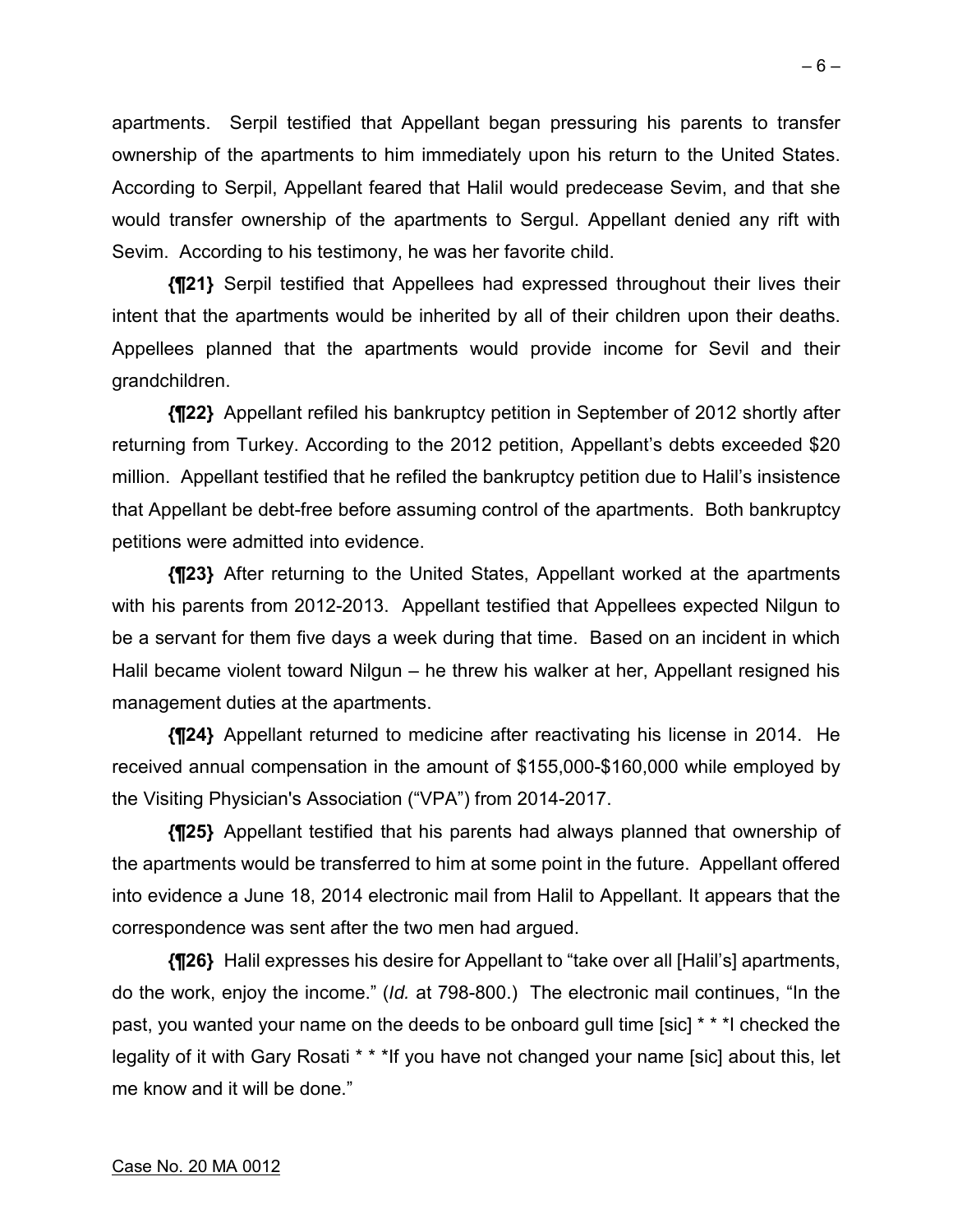**{¶27}** A maintenance worker at the apartments, Javier Arroyo testified that "[i]n the past, even before Appellant even [sic] came around, [Halil] used to tell [Arroyo] that [Halil] was getting too old to do this, you know. When [Appellant] comes, [Halil was] going to hand them over to [Appellant]." (*Id.* at 641.) Furthermore, the leasing agent for the apartments, Michelle Giuliani testified that, "It had always been said [by Appellees] that Appellant was going to take the apartments over. [Halil] was going to give them to [Appellant]." (*Id.* at 650.)

**{¶28}** As Appellees entered their nineties, assistance with management of the apartments became a necessity. According to Appellant's testimony, Appellees, particularly Halil, began pressing Appellant to quit his job at VPA in 2016 in order to manage the apartments.

**{¶29}** Serpil testified that, in 2016, she was concerned about Appellees' failing health. She further testified that she encouraged her parents to transfer ownership of the Loft apartments to Appellant to provide him with the financial security to leave his employment with the VPA. After a family meeting, at which Appellees refused to transfer ownership of any of the apartments to Appellant, Halil left Serpil a voicemail stating that Appellees had discussed the matter and agreed to transfer the Loft apartments to Appellant.

**{¶30}** According to Serpil, Appellees planned to transfer ownership of the Lofts to Appellant and Serpil in 2016, but she told them she had no desire to have any ownership interest in the apartments. Serpil testified at trial that she was a physician and had no interest in being an entrepreneur. According to Serpil, Appellees did not transfer ownership of the Lofts to Appellant in 2016 because of Sevim's distrust of him.

**{¶31}** Appellant testified that he did not want ownership of the Lofts in 2016. He testified that he was "busy" being a physician and "there's always strings attached [with Halil.]" (*Id.* at 162.) Appellant further testified that leaving the field of medicine at that age would effectively be the end of his career. Although he was willing to help his parents, he was unwilling to undertake a full-time role at the apartments.

**{¶32}** At the time, Halil suffered from a host of physical problems, including multiple cancer diagnoses from which he nearly died in 2012, heart failure, and a near fatal stroke in 2010. Halil is extremely hard of hearing. Sevim also suffers from various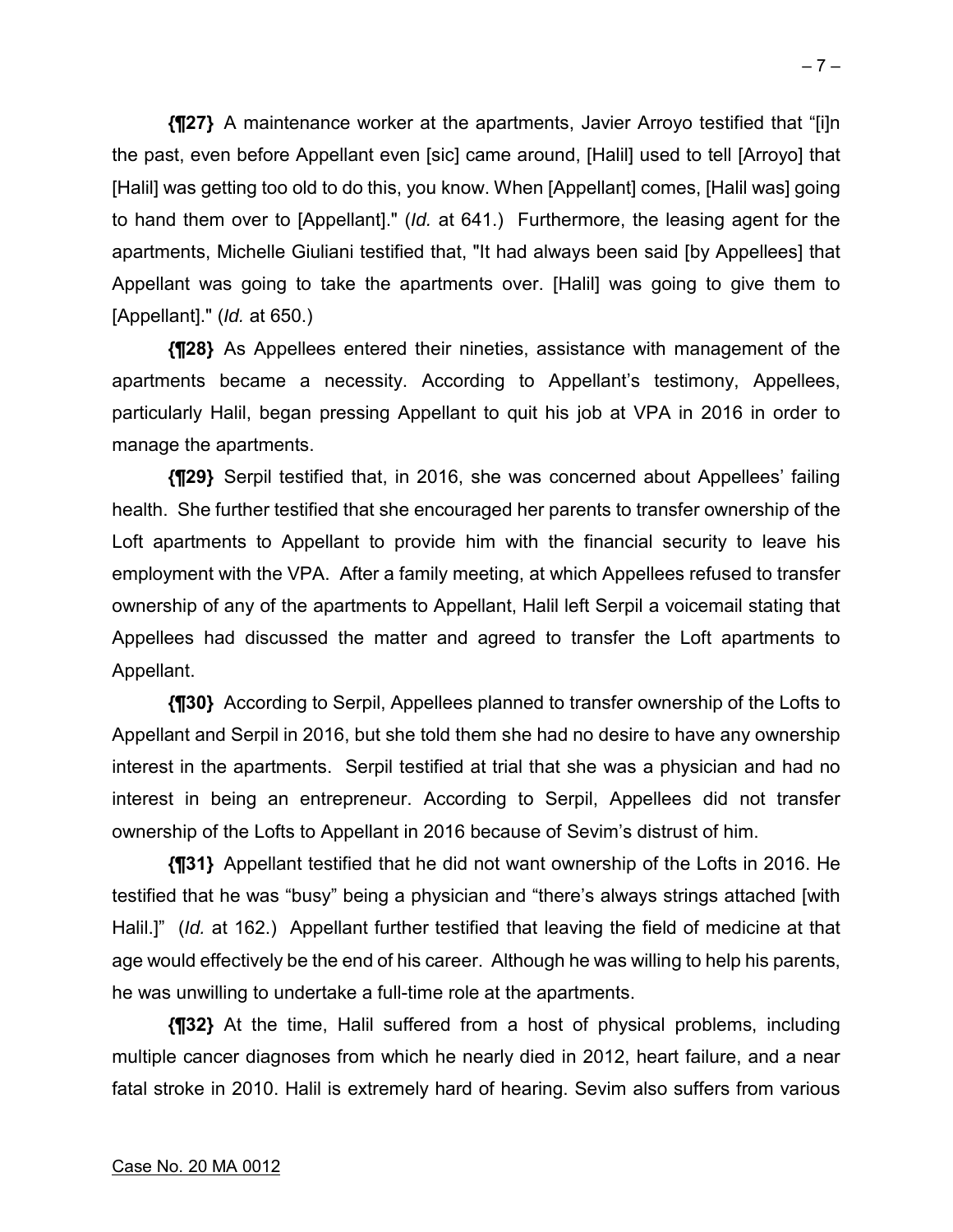maladies, including severe diabetes and neuropathy in her legs. She has a history of falls in which she broke several bones, and she uses a walker.

**{¶33}** In May of 2017, Arroyo accidentally struck Halil with a work van. Halil, who was prescribed an anticoagulant at the time, was knocked off his feet and struck his head, which caused severe intracerebral bleeding.

**{¶34}** Halil was evaluated by multiple physicians following the accident. Initially, he was diagnosed with mild cognitive impairment, with no focal deficits or strength issues. In the following days, Halil showed a slowed response to complex verbal commands. Halil's physician opined that he would improve all areas of memory with rehabilitation. Halil returned home after a short period of inpatient rehabilitation.

**{¶35}** Serpil testified that Halil was unable to function for months after the accident and that he had a dire initial cognitive assessment. However, she conceded that Halil's cognition improved steadily over the next year. Serpil testified that Appellant was preoccupied at the time that Sergul would seize upon Halil's impairment to convince Appellees to transfer the apartments to Sergul. Serpil and Sevim testified that Halil was never the same after the accident.

**{¶36}** However, Halil's employees and his personal attorney, James Lanzo described Halil as being sharp and capable after the accident. Halil returned to work at the apartments within a couple months. According to workers at the apartments, Arroyo, Enrique Cordero and Michelle Giuliani, who had daily interactions with Halil, he was back to his normal self, driving an automobile, giving orders, and taking care of business in the same manner he had before the accident. Lanzo testified that Halil appeared in fifteen court hearings after the accident. Halil himself stated that "[he] didn't have any problems that could hold [him] down" after the accident. (*Id.* at 367.)

**{¶37}** Appellees called Mark Lovinger, Ph.D., a clinical psychologist, to testify about Halil's performance on the Montreal Cognitive Test ("MOCA") after the accident. The MOCA test is one of many tests administered to Halil after the accident, but one in which his initial performance was poor. In September of 2017, Halil scored a 15 on the MOCA test, but he improved to a score of 19 by February of 2019 (moderate impairment) and then improved to a score of 22 by July of 2019 (mild impairment).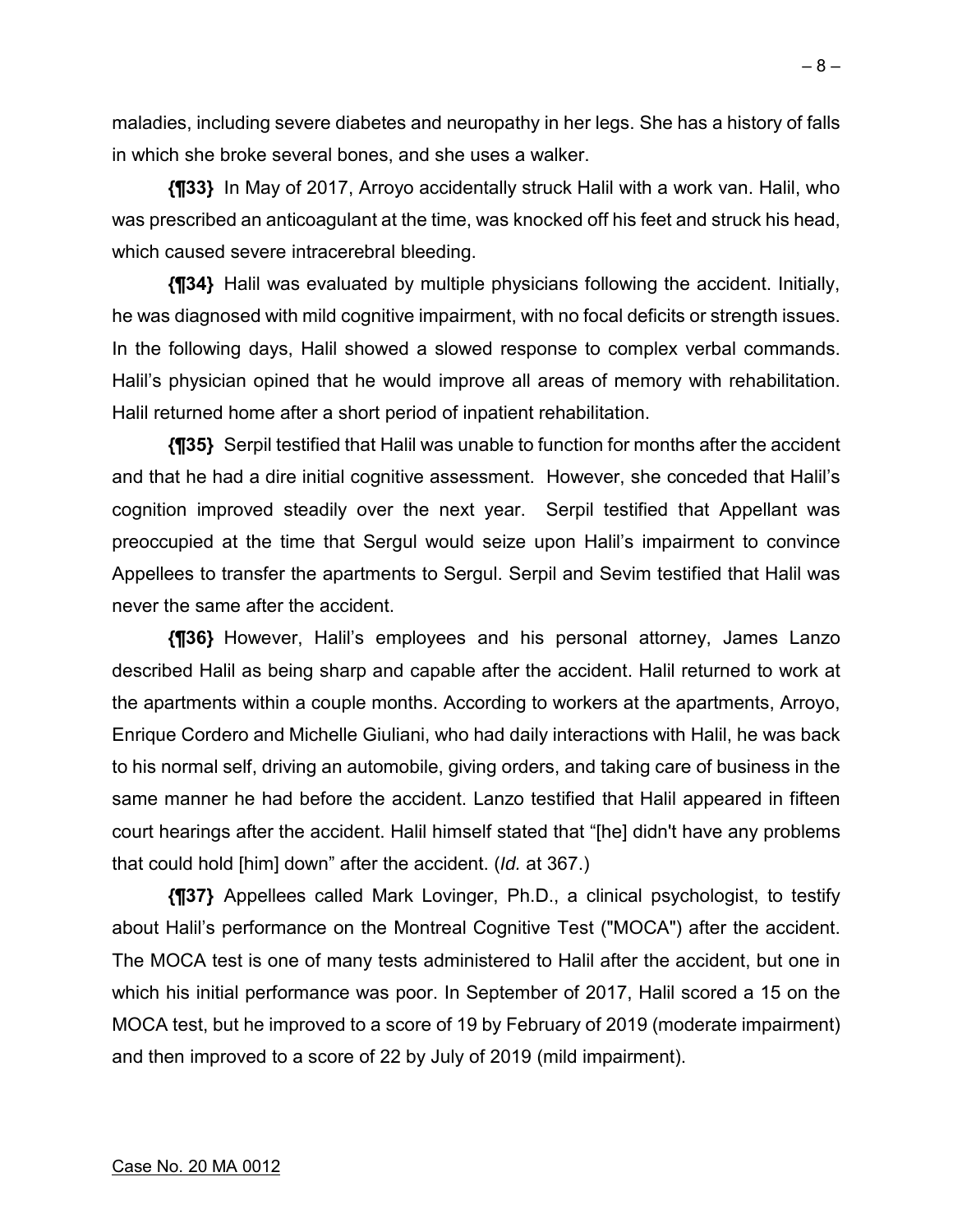**{¶38}** During his direct testimony, Lovinger testified to a reasonable degree of medical certainty that Halil had mild dementia and Sevim had moderate dementia when he evaluated them in February and July of 2019. However, on cross-examination, Lovinger conceded that he was not a medical doctor, and he amended his testimony to say that his opinion was within a reasonable degree of psychological certainty. He further testified that he was compensated for his testimony in the amount of \$16,000.00

**{¶39}** In 2017, Appellees and Appellant finally reached an agreement that Appellant would assume the full-time management of the apartments. In November of 2017, Appellees conveyed the Lofts to Appellant in order to provide to Appellant the financial incentive to leave his medical practice.

**{¶40}** According to Appellant's testimony, Halil entered into an oral agreement at that time to transfer the remaining apartments to Appellant, in addition to the Lofts. Appellant testified that the only reason that he was comfortable leaving his employment with the VPA was the oral agreement that ownership of all of the apartments would ultimately be transferred to him.

**{¶41}** In the fall of 2017, Halil instructed Appellant to open his own accounts so that the rent deposits could be made directly into them and Halil arranged for all of the bills to bear Appellant's name. According to Appellant's testimony, Appellees promised to transfer the remaining apartments to Appellant and, in turn, Appellant promised to pay Halil \$10,000.00 per month.

**{¶42}** Halil notified the tenants in a letter on December 21, 2017 that all rent checks and maintenance orders should be sent to Appellant. As a consequence, rents were deposited into a bank account in Appellant's name, and he paid the bills and managed the apartments. According to Appellant, he had a good relationship with his parents after he assumed management of the apartments in 2018.

**{¶43}** Appellant took over the operations of the apartments on January 1, 2018 and paid Halil \$10,000.00 per month throughout 2018. Halil testified that the \$10,000.00 payments were earmarked for Sevil's long term care.

**{¶44}** In July of 2018, Sevim caused a motor vehicle accident and was hospitalized for two days in Cleveland. She recuperated at Serpil's home in Cleveland. The following month, Sevim suffered a fall and broke her pelvis in three places. She was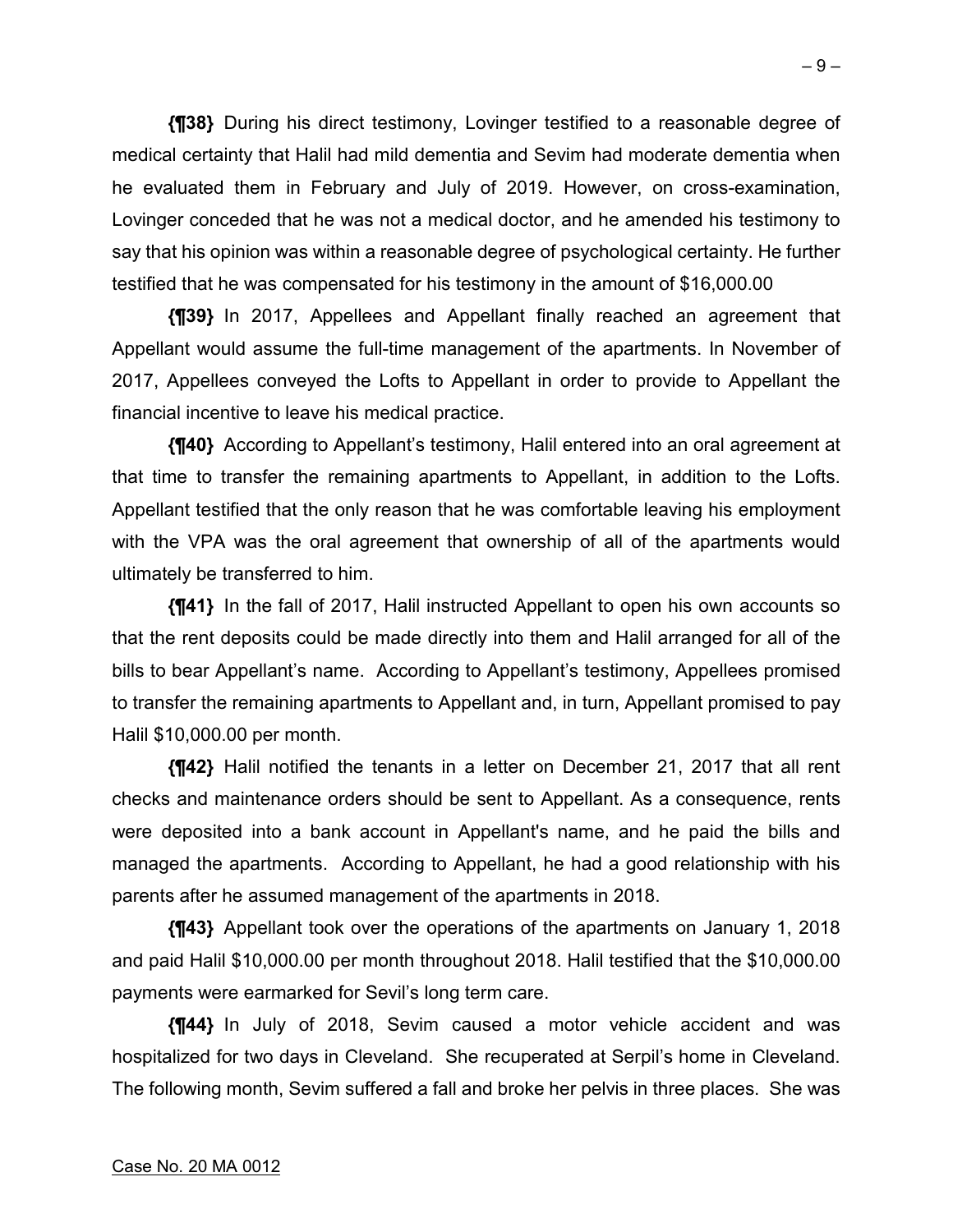admitted to a nursing home for rehabilitation in Youngstown for roughly two weeks. Serpil testified that Sevim had low cognitive abilities during this period and was frequently agitated and confused.

**{¶45}** According to Serpil, Appellant was incensed during Sevim's convalescence because Sergul frequently visited Sevim. According to Serpil, Appellant believed that Sergul was using her many visits to convince Sevim to transfer ownership of the remaining apartments to Sergul. Serpil further testified that Appellant said Sevim deserved her injuries because she did not love her children. According to Serpil, Sevim was afraid of Appellant.

**{¶46}** After leaving the nursing home, Sevim resided in Cleveland with Serpil from late August to late October. Around that same time, Sevil, Appellees' youngest daughter, suffered a setback after her physician stopped prescribing an anti-psychotic medication, which she had been prescribed for many years. Sevil, who lives with Appellees, was institutionalized for roughly a year while the anti-psychotic medication was reintroduced.

**{¶47}** According to Serpil, Halil, who was living alone for the first time is his life, was scared, depressed, and confused. Nilgun was cooking meals for Halil and maintaining the house. Halil testified that Appellant and Nilgun cared for him in Sevim's absence.

**{¶48}** It was during that time, when Sevim and Sevil were absent from the household, that Halil made arrangements with his attorney, James Lanzo, to transfer the remaining apartments to Appellant and Serpil. Lanzo testified that he knew Halil well and had represented him in many matters, including court cases in which Halil appeared after he was injured in 2017.

**{¶49}** Halil was 97 years of age when he testified at trial. According to his testimony, he contacted Lanzo because Appellant relentlessly pestered him to transfer ownership of the apartments. Appellant repeatedly told Halil that Halil was very ill and on the verge of death. Appellant was concerned that Sevim would outlive Halil and "fire" Appellant.

**{¶50}** According to Halil, he finally agreed to transfer a one half-interest in the apartments to Appellant. Halil testified that "[Appellant was] pretty good at convincing [Halil], especially since [Halil] was sick or more or less in bed." (*Id.* at 346.) Halil continued,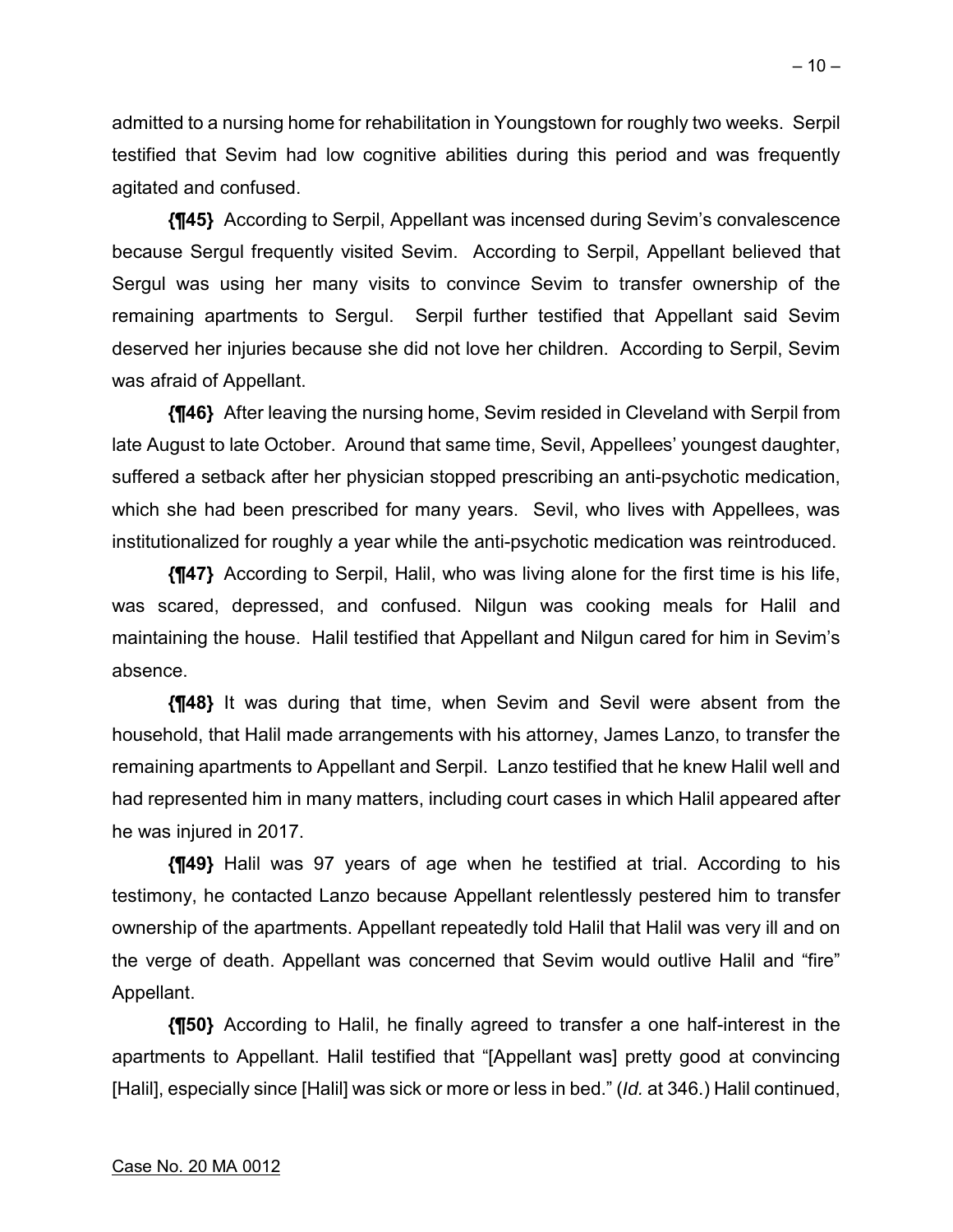"[Appellant said] make all of the apartments to my name and then I'll turn it over to your name." (*Id*.)

**{¶51}** Lanzo testified that he prepared the August 13, 2018 deed based on Halil's expresed desire to transfer the apartments to Appellant and Serpil. Halil was Sevim's power of attorney. Appellant testified that Sevim was too ill to participate in the property transfer. As a consequence, Halil employed the power of attorney to sign on Sevim's behalf.

**{¶52}** Lanzo was asked, "Did you notice any effect on – any diminished mental capacity, ability to influence him, anything at all that would suggest to you that he was not the same sharp, intelligent man you had known for years?" Lanzo replied, "No." (*Id.* at 710-711.) Lanzo stated that Halil was logical and coherent during their meeting, and Lanzo was unaware that Halil was in an accident in 2017 until his 2019 deposition in this case.

**{¶53}** Lanzo testified that he had never had any concern about Halil's capacity during their ten-year relationship. Lanzo further testified that Halil executed the August 13, 2018 deed of his own accord and used Sevim's power of attorney to sign for her. According to Lanzo, Halil never suggested that he was acting under any kind of undue influence at the time he signed the deed.

**{¶54}** Halil conceded that, before he signed the August 13, 2018 deed, he consulted his tax preparer in order to ascertain the tax consequences of the transfer. Halil admitted that, during his deposition, he conceded that Lanzo explained the legal effect of the deed and that no one forced him to sign the deed. On cross examination, Halil admitted that he signed the deed of his own free will. However, shortly thereafter, he testified that Appellant forced him to sign the deed.

**{¶55}** According to Appellant's testimony, Halil told Appellant that he wanted to be the one to tell Serpil that he transferred the one-half interest in the remaining apartments to her. On December 23, 2018, while Serpil and her children were visiting, Halil took Serpil aside and divulged the "secret." (*Id.* at 251.) Serpil asked Halil if he had executed a will, and he explained that he executed a deed. An argument ensued, according to Serpil, because Halil insisted that ownership of the apartments would not transfer to her and Appellant until Halil's death.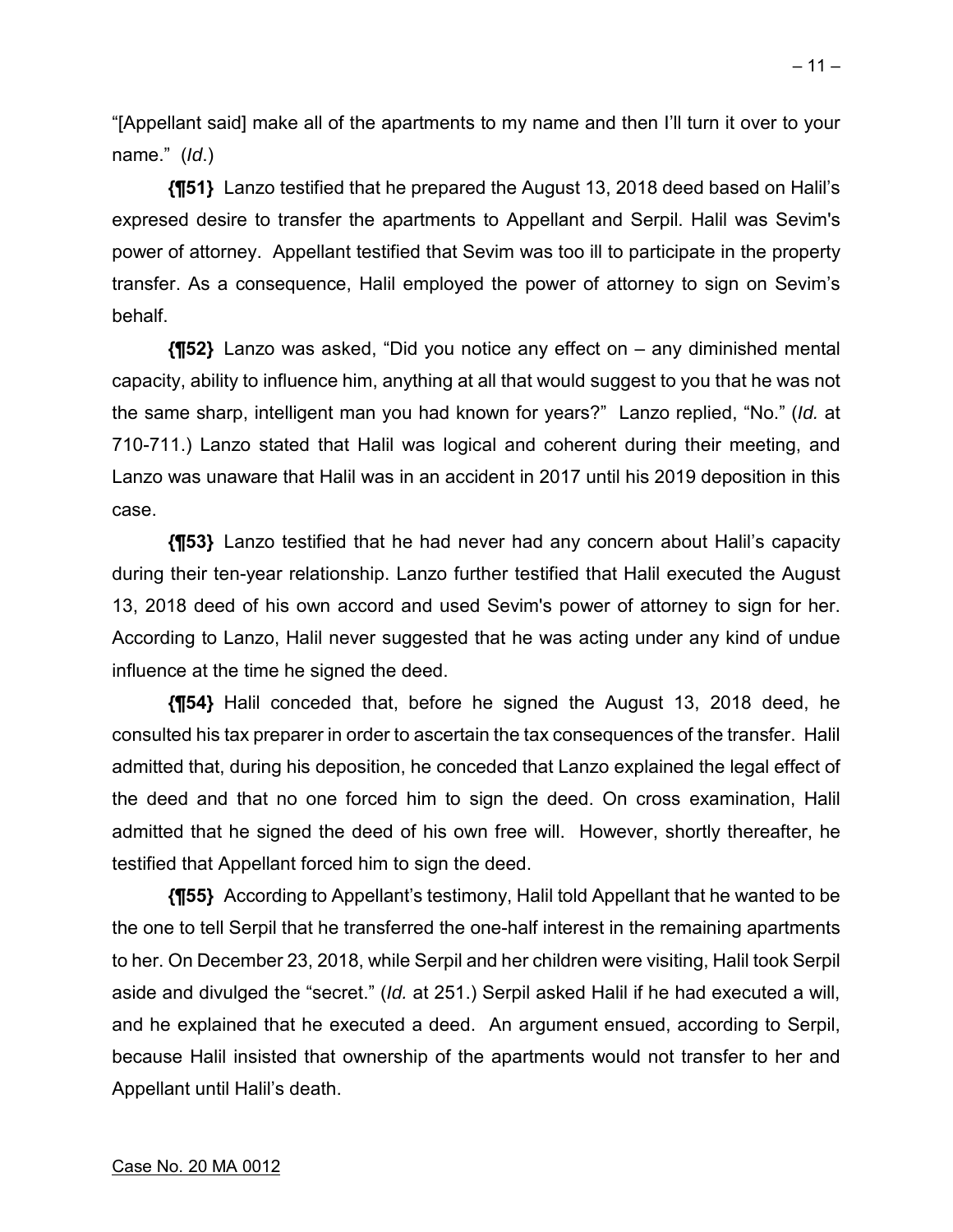**{¶56}** When Sevim was informed of the transfer, she was infuriated because Halil had used her power of attorney and she knew that Serpil did not want the apartments in her name. Sevim flew into a rage and the police were called to the residence on Christmas day.

**{¶57}** In a text message chain admitted into evidence, Serpil chastises Appellant for his participation in the execution of the August 13, 2018 deed. Serpil writes, "You know you should have talked to me. What you did was wrong. I don't deserve it."

**{¶58}** Contrary to his testimony that he did not disclose the transfer to Serpil because Halil wanted to surprise her, Appellant responds, "I thought you knew." Serpil replies, "Lie." Serpil characterizes Appellant's conduct with respect to the deed as a "Sergul move." On December 26, 2018, Serpil, at her first opportunity, executed a quitclaim deed that transferred her half of the apartments back to Appellees. (*Id.* at 262- 264.)

**{¶59}** According to Appellant's testimony, Halil called Appellant to Appellees' home during the second week of January, 2019, to inform Appellant that Appellees had decided to transfer their half of the remaining apartments to him. Sevim also confirmed during her deposition that after the Christmas day argument, Appellees had jointly decided to give the remaining one-half interest in the apartments to Appellant. However, Sevim denied that they agreed to transfer the remaining one-half interest in the apartments during cross-examination.

**{¶60}** According to Appellant, Halil instructed Appellant to have the deed prepared. The deed was prepared by Jeffrey A. Kurz, who had never previously met either party.

**{¶61}** On January 17, 2019, Serpil was in Washington, DC at a National Institute of Health meeting, when she received a call from Sevim. Sevim asked Serpil to bring Sevim to Cleveland. Serpil explained that she would be flying back to Cleveland the following day and would drive to Youngstown to retrieve Sevim. When Serpil telephoned her mother on January 18, 2019, Sevim tearfully revealed that she had just returned from the bank with Appellant and that she had signed "something" that she could not identify. (*Id.* at 267.)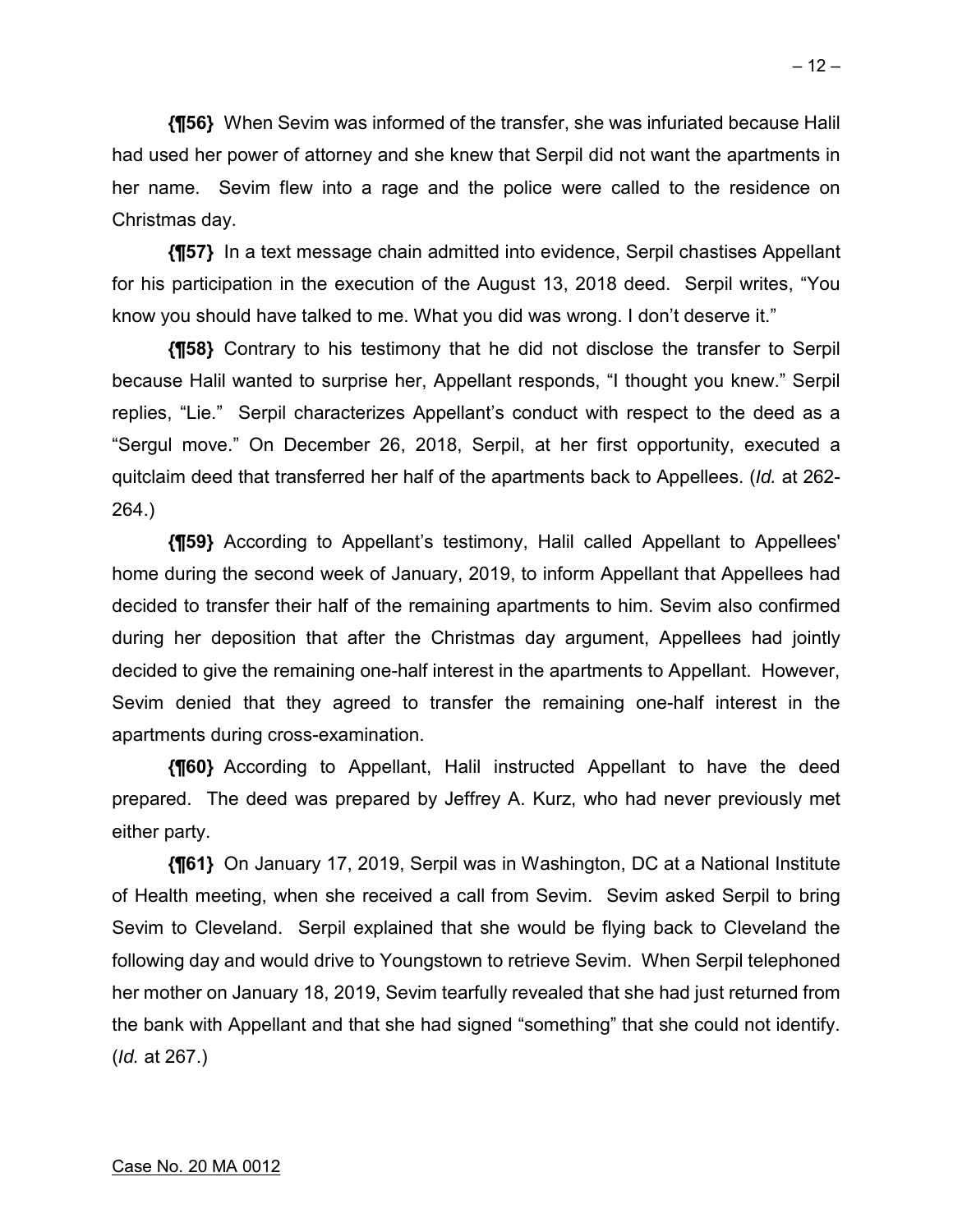**{¶62}** Halil testified that Appellees accompanied Appellant to the bank and signed the January 18, 2019 deed because they feared that Appellant might physically harm them. Halil further testified that Appellant warranted that, should Halil predecease Sevim, Sevim would fire Appellant, and Appellant would kill Sevim. Appellant asked Halil if he wanted Appellant to be imprisoned for killing his mother after Halil died.

**{¶63}** Halil told Sevim that Appellant promised Halil that he would continue to own a one-half interest in the apartments, but Sevim did not believe Appellant at first. Halil conceded that he knew he was transferring the one-half ownership interest in the remaining apartments when he signed the deed at the bank, but that Sevim signed the deed under the misapprehension that Appellees would retain a one-half interest.

**{¶64}** According to Appellant, Sevim was upset that she had not received any of the \$10,000.00 per month that Appellant had been paying to Halil. Therefore, Sevim wanted reassurance that, should Halil predecease her, the \$10,000.00 per month would be paid to her. Appellant agreed to sign a document promising to pay Sevim \$10,000.00 per month for the rest of her life if Halil died before her.

**{¶65}** On January 18, 2019, Appellant drove his parents to First National Bank in Boardman, Ohio, where Appellees conduct their banking. Despina Koulianos, the branch manager and a notary public, testified that she had previously conducted about 40-50 transactions with Halil and she also knew Sevim.

**{¶66}** Koulianos testified that Appellees traveled to the bank to have papers notarized. No one was crying, screaming, or yelling. Appellees were calm. She further testified that no one forced Appellees to sign. She conceded, however, that Sevim hardly spoke during the transaction.

**{¶67}** Koulianos remembered Appellees discussing the \$10,000.00 per month payment and notarized the document in which Appellant promised to pay Sevim \$10,000.00 per month for her life in the event that Halil predeceased her. Sevim requested a copy of the document. According to Halil, he believed the document memorialized his retention of a one-half interest in the remaining apartments, rather than the \$10,000.00 monthly payments.

**{¶68}** Halil testified that Appellant refused to answer his phone calls after the ownership interest in the remaining apartments was transferred. Halil ultimately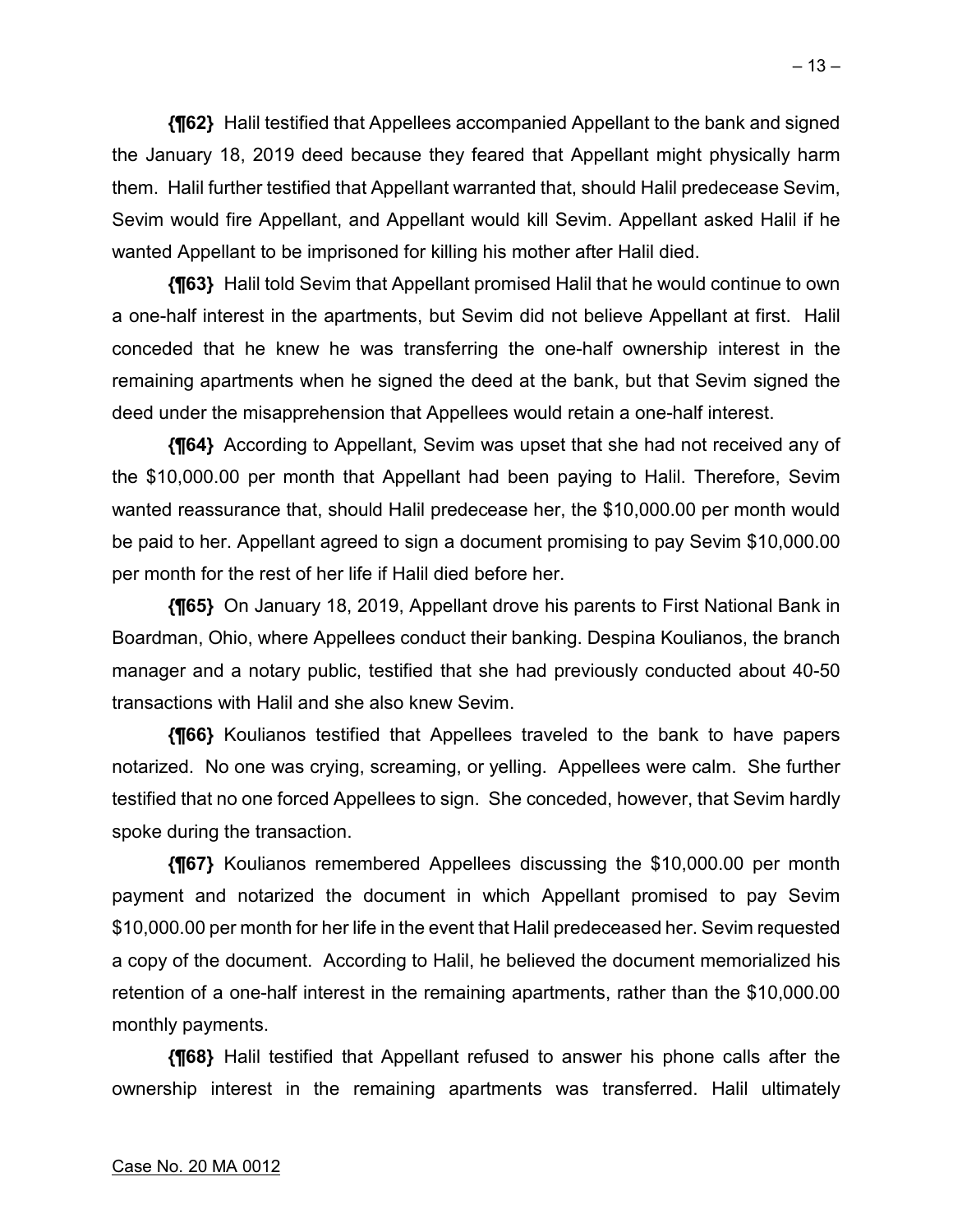confronted Appellant, and Appellant told him to "use his smarts" and cautioned that Halil would be "into trouble" if he tried to make any claim on the apartments. (*Id.* at 354.)

**{¶69}** On cross-examination, Halil admitted that the January 18, 2019 deed was signed of his own free will:

Q: Here's the deed right there for you.

A: Yeah, I remember this.

Q: You signed it of your own free will?

A: Yes, I did.

Q: You signed it of your own free will, didn't you?

A: Yes.

Q: And that's what you told me under oath. You told me the same thing when I took your deposition in September.

A: In the bank nobody put a gun on me. I signed myself.

(*Id.* at 396.)

**{¶70}** Halil testified that Sevim was afraid of Appellant. On one occasion, Sevim's automobile had a flat tire, and when Appellant arrived to assist her, she locked herself in the automobile. Initially, Halil testified that Sevim was afraid of both Appellant and Halil. Halil immediately recharacterized his relationship with Sevim, saying that Sevim "respect[ed]" Halil. (Id. at 382-383.)

**{¶71}** Lovinger testified that Halil, based on his Turkish heritage, considered himself to be the head of the family. Halil desired to be in control and saw himself as being in charge. This led to a lot of arguments and fights between Appellees and they would call Appellant over to their house to settle matters.

**{¶72}** At her deposition, Sevim denied any threats or abuse by Halil. She testified that they were equal partners, and that Halil exerted no influence over her decisions.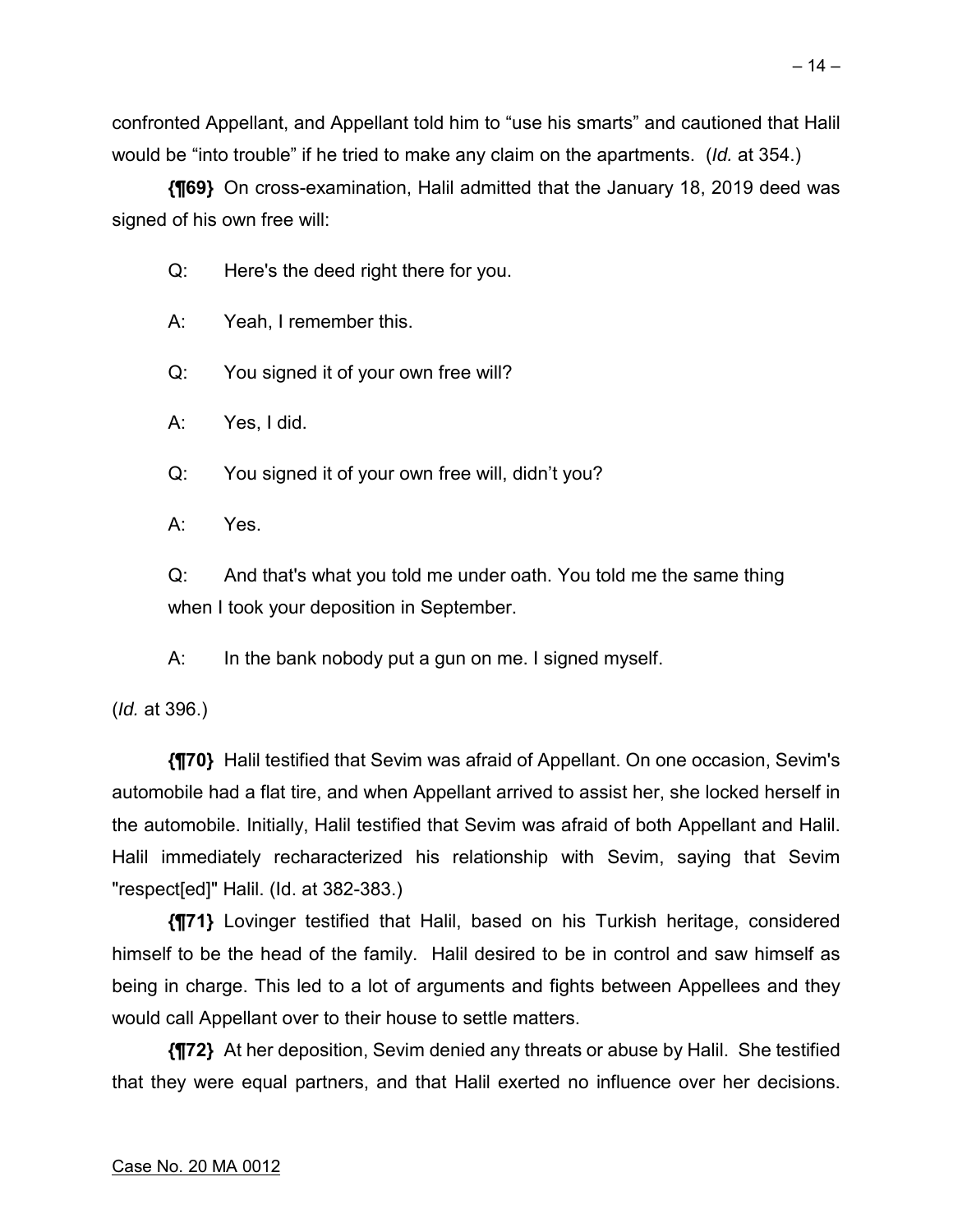However, on July 26, 2018, Sevim had an argument with Halil. Appellant was called to the house by Appellees to diffuse the situation and he recorded the conversation between them. Appellant testified that Appellees often called him to their home to diffuse their arguments.

**{¶73}** During this conversation, Sevim stated that Halil had been threatening to kill her as he had done for many years. She says to Halil that he would not have the guts to kill her with a knife, which is why all of the guns in the house had been hidden from him. This evidence was proffered as Defendant's Exhibit H and I.

**{¶74}** Appellant intended to offer the recording as evidence that Sevim was subservient to Halil, and Halil was abusive. Appellant argued that the foregoing evidence controverted the evidence that Sevim was afraid of Appellant and that Appellant was abusive and browbeat Appellees into acting against their will.

**{¶75}** Appellees filed a motion in limine to preclude Appellant from asking any questions about Halil's alleged abuse and control over Sevim. The trial court sustained the motion, excluding all such evidence because its prejudice outweighed its probative value. When Appellant's counsel asked Halil if he had ever threatened his wife, the trial court sustained Appellees' objection and refused to allow the line of questioning to continue.

**{¶76}** Sevim was 93 years of age when she testified at trial. Sevim was agitated and non-responsive during most of her cross-examination. However, at her deposition, Sevim admitted that she signed the deed, but only after receiving the notarized document from Appellant promising to pay her \$10,000.00 per month if Halil died. She conceded on cross-examination that she requested a copy of the document at the bank. However, she later testified that "they pushed [her.]" (*Id.* at 584.)

**{¶77}** During direct examination, Sevim testified that she signed the January 18, 2019 deed because she feared that Appellant would hurt her. She explained that "[she] got beaten up from [Appellant] so many times." (*Id.* at 552.) She further testified that her calm demeanor at the bank was a reflection of her culture, rather than her true mental state, because she was raised to maintain her dignity in public without regard to the circumstances.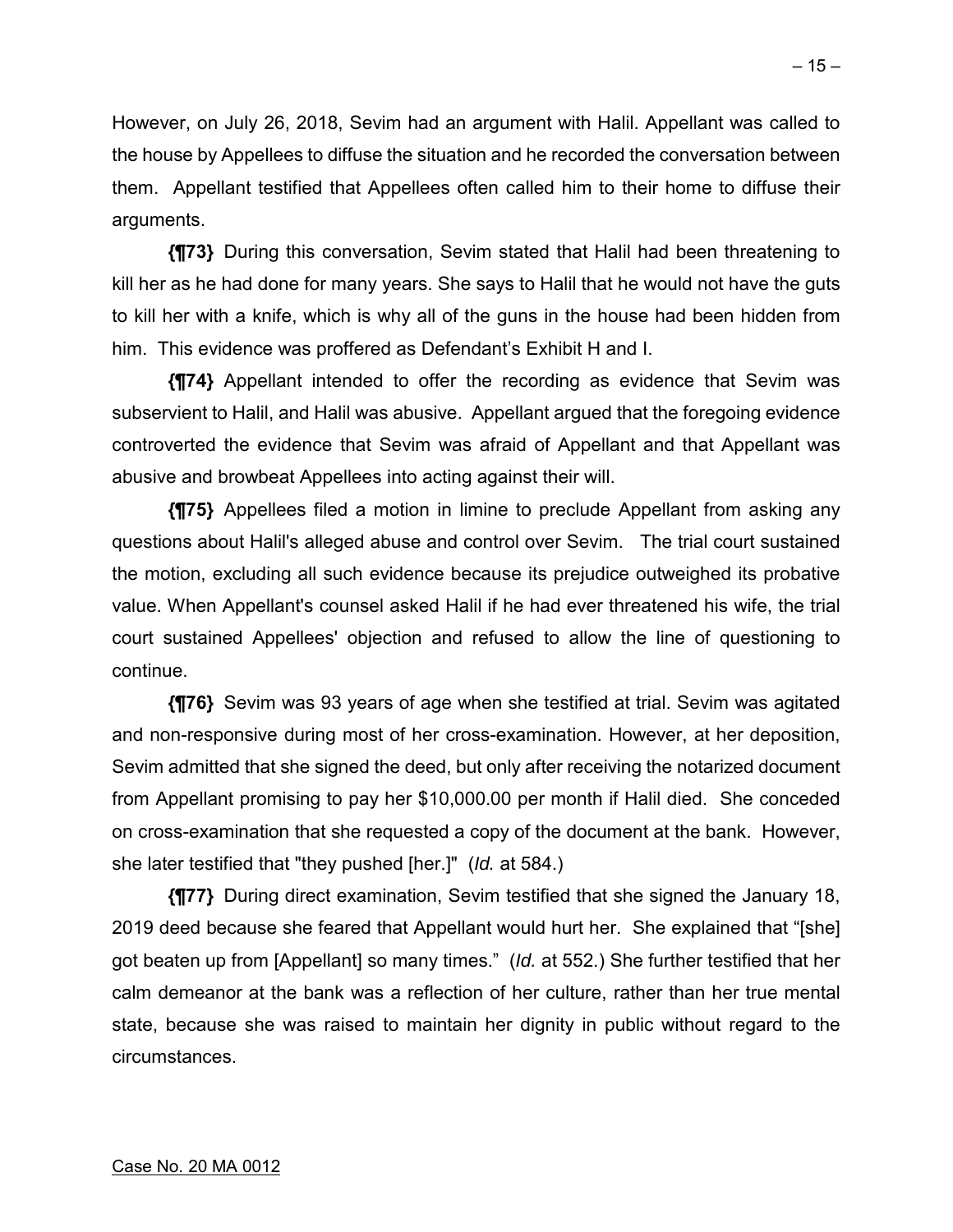**{¶78}** Sevim testified that she did not want to transfer ownership of the remaining apartments to Appellant. She further testified that, if she refused to sign, she would have had to return home with Appellant and Halil and "they [would have] kill[ed] [her]." (*Id.* at 577.)

**{¶79}** Sevil, who resides with Appellees, testified that Appellees had discussed transferring ownership of the remaining apartments to Appellant for years prior to the August 13, 2018 and January 18, 2019 transfers. When asked if there was a plan between Appellees and Appellant in which Appellant would give Appellees \$10,000.00 per month in exchange for the apartments, Sevil responded, "That was the agreement." (*Id.* at 623- 624.)

**{¶80}** However, Sevil testified that Sevim was scared and crying and Halil "wasn't really himself" on the morning on January 18, 2019. Sevil further testified that she believed that Appellant was pressuring them to transfer ownership of the remaining apartments. (*Id.* at 623.)

**{¶81}** More than a year passed between the execution of the deeds and the initiation of the above-captioned action. During that time, Appellant collected rents, managed the apartments, and provided the monthly payment of \$10,000.00 to Halil without issue.

**{¶82}** According to Appellant, Appellees' true motivation for setting aside the deeds was to retaliate against Appellant because he refused to underreport income from the apartments for the 2018 tax year. Appellant testified that the entire Erzurum family knew that Halil had been falsely reporting his income from the apartments on his federal and state tax returns for many years. Appellant argued that Serpil hastily transferred the one-half interest in the remaining apartments back to Appellees for fear of the potential tax liability and the embarrassment of civil litigation should Halil's decades-long history of tax evasion be discovered.

**{¶83}** On cross examination Halil admitted that he had underreported his rental income from the apartments by \$173,000 in 2015, \$148,500 in 2016 and \$68,000 in 2017 (*Id.* at 437.) Halil testified that he was "an angel compared to [Appellant] \* \* \*He got 60 million from the federal government." This appears to be reference to the \$6 million default judgment in the qui tam action.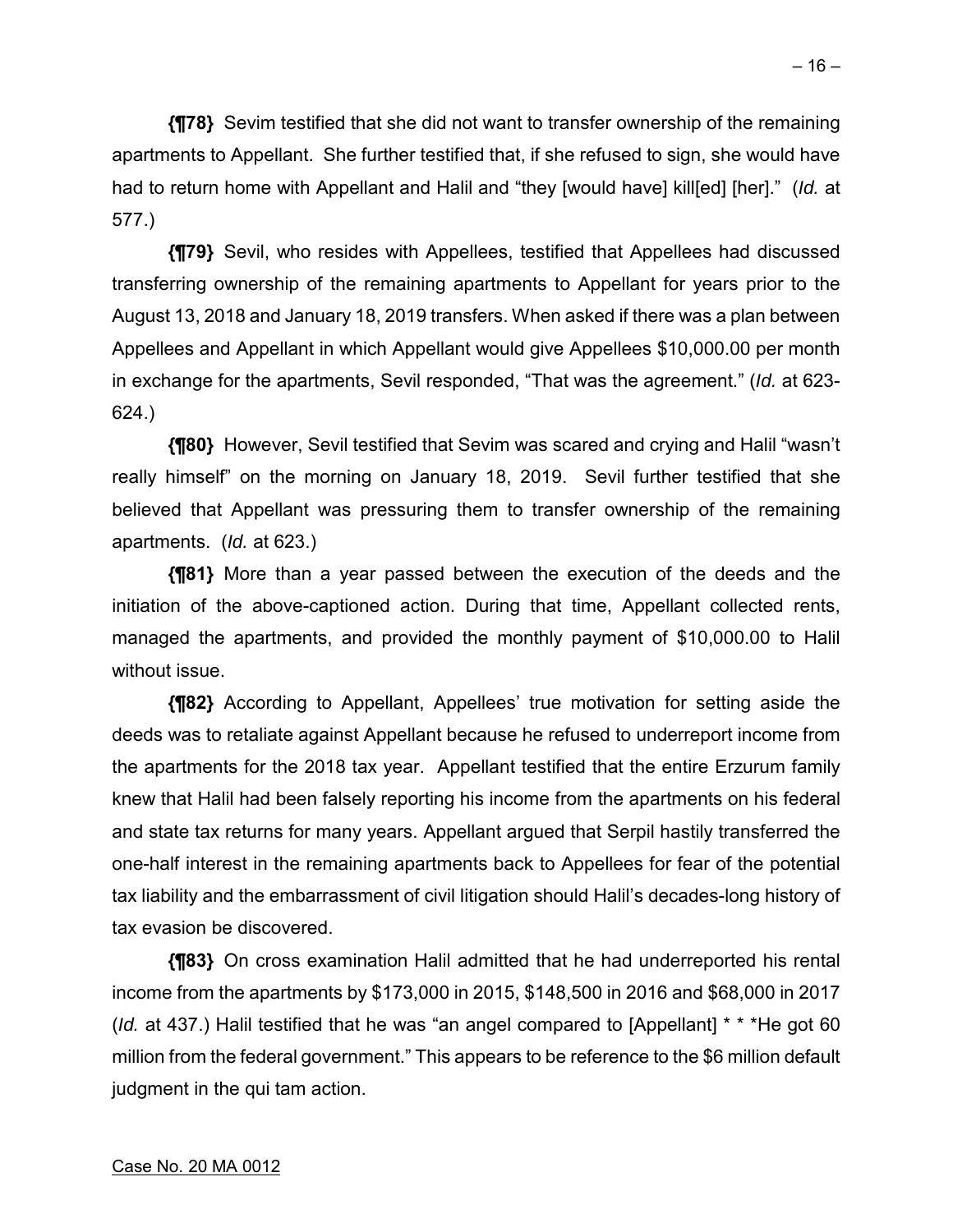**{¶84}** Appellant testified that he had been traumatized by his experience in the qui tam action and was determined that the business records would be lawfully maintained. According to Appellant, he accurately reported all rental income and expenses on the 2018 federal and state tax returns for the apartments, and sent Halil a Form 1099 for the \$120,000.00 that he had received that year.

**{¶85}** Appellant testified that Halil was outraged when he received the Form 1099 and called Appellant to Halil's house. Halil told Appellant that he wanted the Form 1099 to be \$0 and that he wanted to prepare the 2018 tax returns for the apartments. According to Appellant, Halil threatened to "lock up the apartments," "make it a mess," and "figure out a way to lock up the business." (*Id.*)

**{¶86}** On January 29, 2019, Halil met with Appellant to discuss Halil's insistence that the rental income be falsified. Appellant recorded the conversation, and the recording and a transcript of the recording were provided to the jury. Although the recording was admitted into evidence as Defendant's Exhibit K ("DX K"), the transcript was not.

**{¶87}** At approximately a minute and a half into the conversation, Halil states, "you respect law and order more than I do." Halil then requests the rent roll to falsify the business records. (DX K at 1:40.) Halil further objects to having his name on a 1099 after not paying taxes in the past due to his falsification of the rent roll. (*Id.* at 2:15.)

**{¶88}** Appellant tells Halil, "What you are trying to do is bad news. It is fraud. I don't want to have any part of it." (*Id.* at 3:13). Appellant then insists on preparing the taxes in accordance with the law. He offers to write a check to Halil from Appellant's own account to cover Halil's tax bill. (*Id.* at 3:35.) Halil asks Appellant to shave the rent roll and Appellant refuses. (*Id.* at 4:45.) Halil admits to falsifying the rent roll in previous years and continues to insist upon the same practice for the 2018 tax year.

**{¶89}** Next, Halil demands that Appellant falsify the Form 1099 to reflect that Halil received \$0 instead of \$120,000.00 in 2018, but Appellant refuses. (*Id.* at 6:10.) When Appellant refuses, Halil threatens to file his own income taxes reflecting a different amount than what he had actually received. (*Id.* at 7:20.) Halil then insists that he file the taxes for the apartments, but Appellant, knowing that Halil would fraudulently reduce the revenues, refuses to allow him to do so. (*Id.* at 9:00.)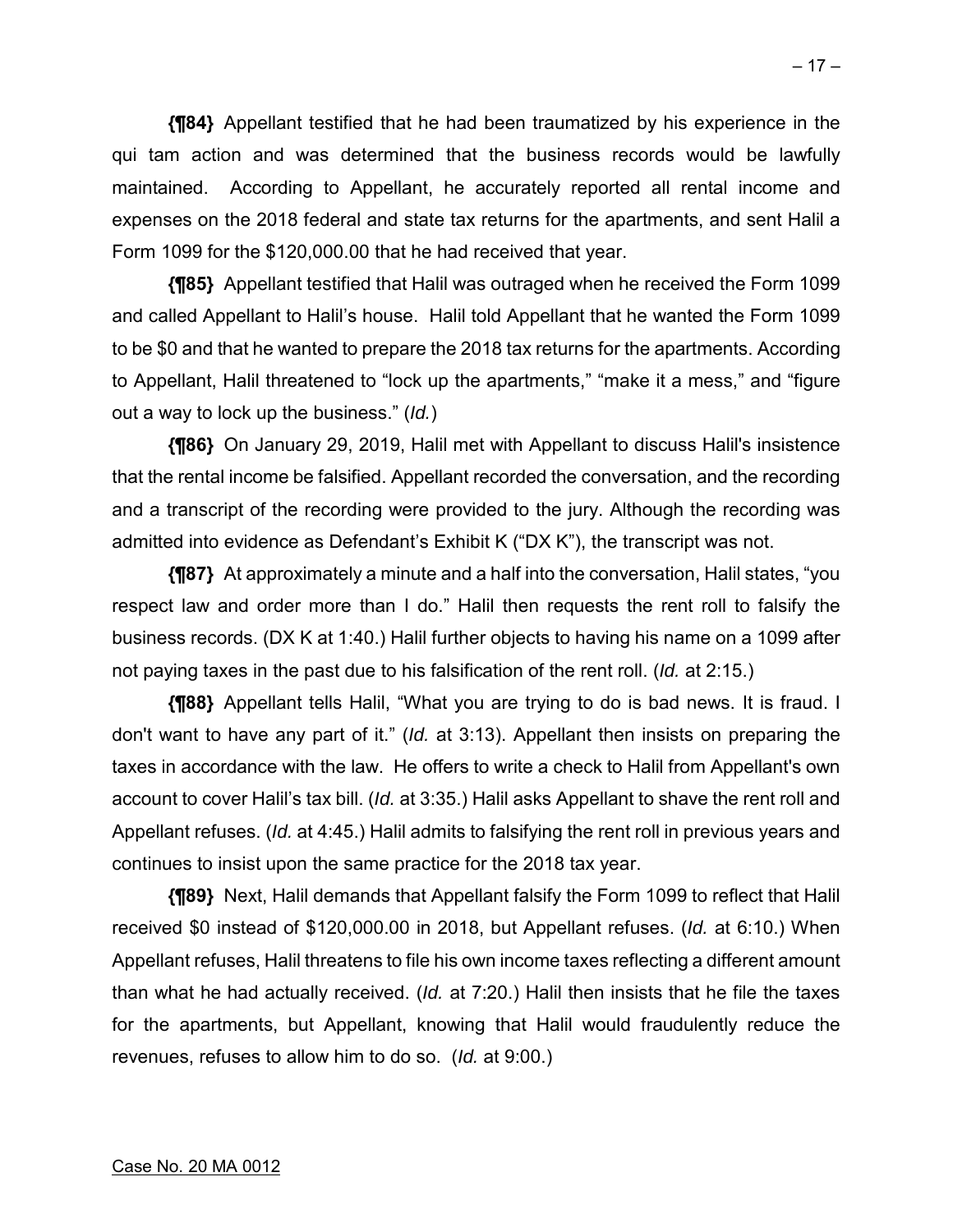**{¶90}** When Appellant refuses to falsify the records for the business, Halil states, "If you don't work with me like father and son handle business, then I will have to take legal action." (*Id.* at 9:40.) Upon realizing that Appellant would not comply with Halil's request to modify the business records, Halil states, "What I'm going to sue you for is I made a mistake giving you the apartments." Halil continues, "If I lose it's all yours, if I take it back then I'll fire you. I don't want you around." (*Id.* at 11:00.) Halil reasons that the business is a family business and Appellant should do as Halil decrees.

**{¶91}** Finally, Halil threatens legal action, stating "[y]ou'll go to jail because you got my apartments \* \* \*because you are now acting like a strange person. That's what I will say." (*Id.* at 14:00.) Halil continues, "Maybe I should have never done this." Appellant responds that Halil "[doesn't] have a choice," referring to the tax returns. Halil replies, "I didn't have to give [the apartments] to you. And I brought you and I gave you a lot of apartments." (*Id.* at 19:20.) He continues "I like you so much I'm almost attached to you and then I put your name on all the apartments and then you're giving me lectures." (*Id.* at 19:40.)

**{¶92}** On February 15, 2019, roughly three weeks after the foregoing conversation occurred, Appellees filed the above-captioned action alleging that Halil executed the August 2018 and January 2019 transfers as a result of undue influence, and that Sevim executed the January 2019 deed under duress. Appellees also asserted a fraud claim based on alleged warranties made by Appellant prior to the execution of the deeds.

**{¶93}** Following a seven-day trial, the jury began deliberations at 2:19 p.m. About an hour and ten minutes later, counsel for the parties were called to the courtroom regarding a question from the jury. At 3:54 p.m., the jury submitted a question to the trial court regarding attorney's fees. Within minutes, the jury returned with signed interrogatories and verdict forms, in favor of Appellees and against Appellant on Appellee's claims for undue influence and duress. The jury found in favor of Appellant on Appellees' fraud claims and Appellees have not appealed the jury's verdict on fraud.

**{¶94}** Appellant filed motions for judgment notwithstanding the verdict and for a new trial arguing that the trial court abused its discretion in admitting evidence that materially prejudiced Appellant. He argued that the allegations of Medicare fraud, his family's move to Turkey, and his bankruptcy petitions were more prejudicial than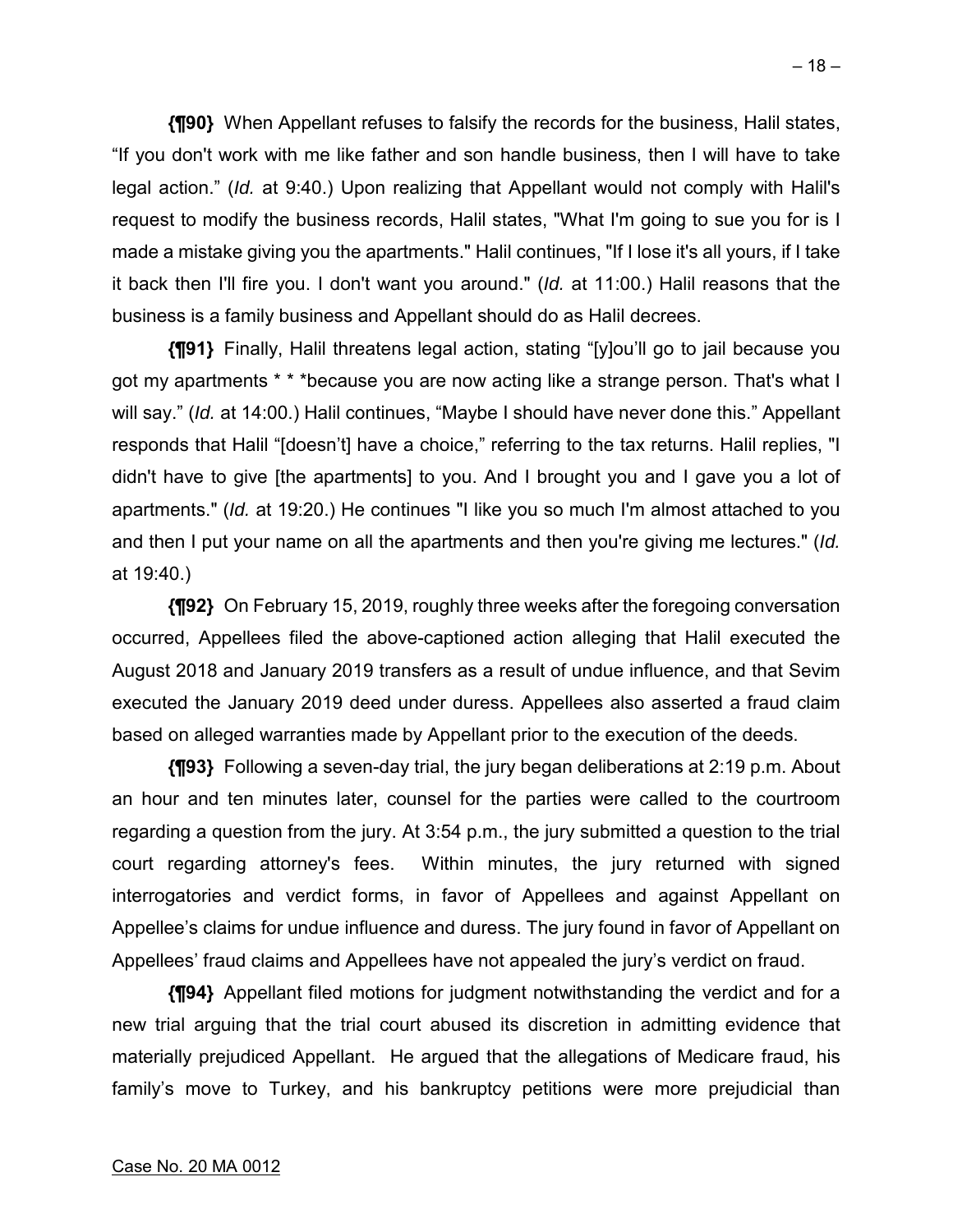probative, and caused irreparable damage to his credibility with the jury. He further argued that the jury's swift deliberations, despite seven days of testimony and the admission of over forty exhibits, demonstrated that jurors were predisposed to ignore the substantial evidence in the record supporting his defense based on his characterization by Appellees as an expatriate criminal and a Medicare cheat. The trial court denied both motions. This timely appeal followed.

## **ANALYSIS**

**{¶95}** Appellant's first three assignments of error challenge several of the trial court's evidentiary determinations made both before and during trial. They are addressed together for the purpose of judicial economy.

## **ASSIGNMENTS OF ERROR I-III**

**THE TRIAL COURT ABUSED ITS DISCRETION WHEN IT PERMITTED, OVER DEFENDANT'S MOTION IN LIMINE AND OBJECTIONS, EVIDENCE AND TESTIMONY REGARDING: (I) A CIVIL QUI TAM ACTION BROUGHT AGAINST DEFENDANT FROM 2001-2004, (II) SPECULATIVE EVIDENCE AS TO WHY DEFENDANT LIVED IN TURKEY FROM 2005-2012, INCLUDING HIS FINANCES WHILE LIVING THERE, AND (III) EVIDENCE REGARDING DEFENDANT'S 2004 AND 2012 BANKRUPTCIES, INCLUDING THE SCHEDULES.** 

**{¶96}** "[A] motion in limine, if granted, is a tentative, interlocutory, precautionary ruling by the trial court reflecting its anticipatory treatment of the evidentiary issue." *Grubb*, 28 Ohio St.3d at 201–202. "As related to trial, a motion in limine is a precautionary request, directed to the inherent discretion of the trial judge, to limit the examination of witnesses by opposing counsel in a specified area until its admissibility is determined by the court outside the presence of the jury." *State v. Charley*, 7th Dist. Belmont No. 05 BE 34, 2007-Ohio-1108, ¶ 49 quoting *State v. Grubb*, 28 Ohio St.3d 199, 503 N.E.2d 142 (1986).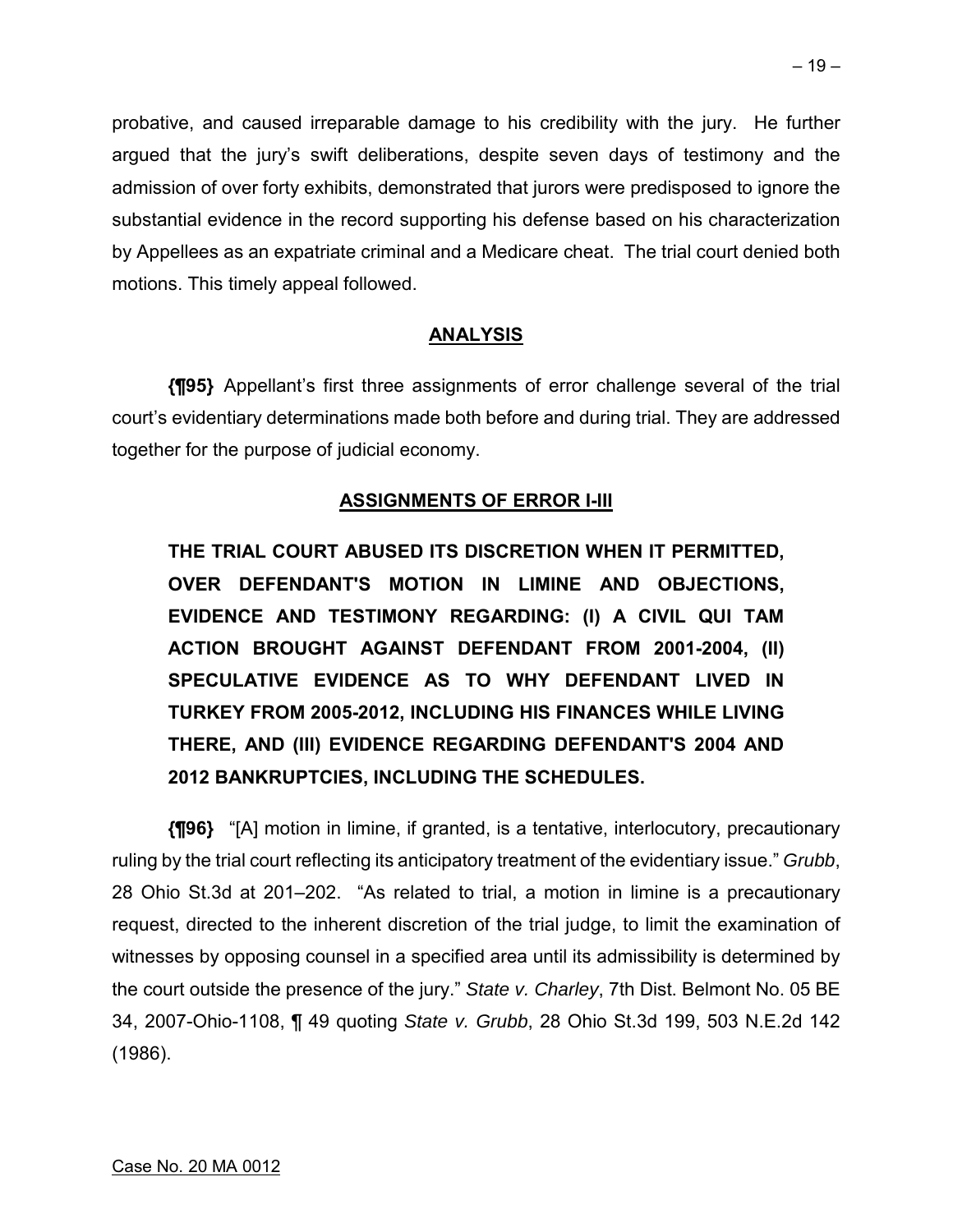**{¶97}** In limine rulings are not final; they can be revisited and changed during the course of a trial. *State v. Croom*, 7th Dist. Mahoning No. 12 MA 54, 2013–Ohio–5682, ¶ 173. Failing to lodge a contemporaneous objection to the disputed evidence during trial waives review of the purported error on appeal. *Voleck v. Tennant*, 7th Dist. Belmont No. 18 BE 0036, 2019-Ohio-4230, ¶ 21-23, appeal not allowed, 158 Ohio St.3d 1452, 2020- Ohio-1090, ¶ 21-23 (2020), citing *State v. Hill*, 75 Ohio St.3d 195, 203, 661 N.E.2d 1068 (1996) (the denial of a motion in limine does not preserve a claimed error for review in the absence of the defendant making a contemporaneous objection to the actual admission of the evidence at trial).

**{¶98}** Here, Appellant concedes that trial counsel did not renew his objections by specifically addressing the motion in limine at trial. However, Appellant's trial counsel did assert general objections while Appellees' trial counsel elicited Appellant's testimony about the qui tam action and bankruptcy petitions.

**{¶99}** Decisions granting or denying motions in limine are reviewed for abuse of discretion. *Estate of Johnson v. Randall Smith, Inc.*, 135 Ohio St.3d 440, 2013-Ohio-1507, 989 N.E.2d 35, ¶ 22. Likewise, a reviewing court will not disturb a trial court's determination on admissibility of evidence during trial absent an abuse of discretion*. Matter of J.R.P.*, 7th Dist. Mahoning No. 17 MA 0169, 2018-Ohio-3938, 120 N.E.3d 83, ¶ 48, citing *State v. Sage*, 31 Ohio St.3d 173, 510 N.E.2d 343 (1987), paragraph two of the syllabus.

**{¶100}** An abuse of discretion is more than an error of law or judgment; it implies that the trial court's judgment was unreasonable, arbitrary, or unconscionable. *Blakemore v. Blakemore*, 5 Ohio St.3d 217, 219, 450 N.E.2d 1140 (1983). Even upon a showing of an abuse of discretion, a reviewing court shall uphold a trial court's evidentiary ruling unless the appellant also establishes that the abuse of discretion caused material prejudice. *PNC Mtge., a Div. of PNC Bank, Natl. Assn. v. Krynicki*, 7th Dist. No. 15 MA 0194, 2017-Ohio-808, 85 N.E.3d 1024, ¶ 14, citing *Banford v. Aldrich Chem. Co., Inc.*, 126 Ohio St.3d 210, 2010-Ohio-2470, 932 N.E.2d 313, ¶ 38. Ohio Evid. R 103 reads, in relevant part, "[e]rror may not be predicated upon a ruling which admits or excludes evidence unless a substantial right of the party is affected. Ohio Evid. R. 103(A).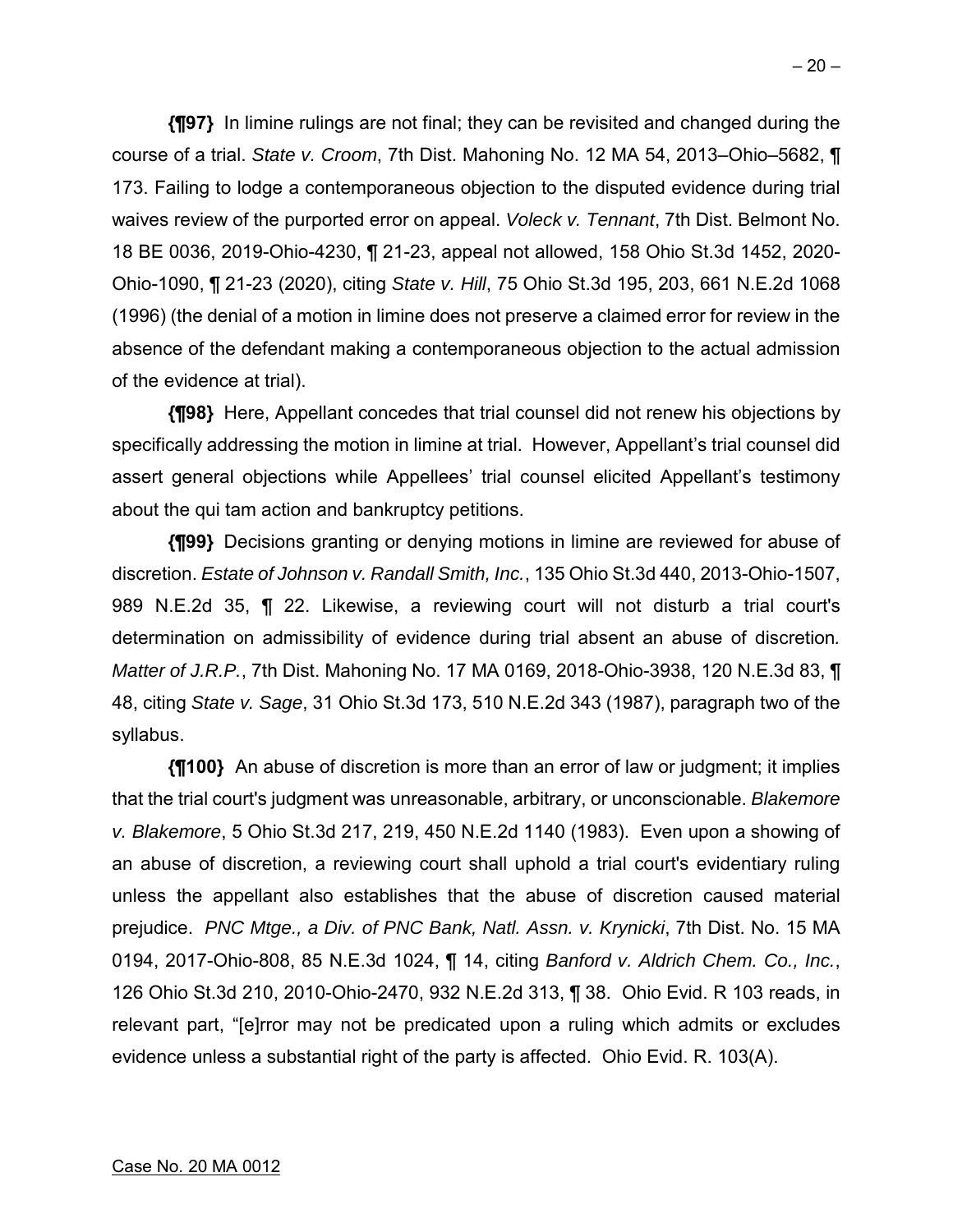**{¶101}** In formulating the standard of review for improperly-admitted evidence in the criminal context, the Ohio Supreme Court has observed that "while courts may determine prejudice in a number of ways and use language that may differ, they focus on both the impact that the offending evidence had on the verdict and the strength of the remaining evidence." *State v. Morris*, 141 Ohio St.3d 399, 2014-Ohio-5052, 24 N.E.3d 1153, ¶ 25. The *Morris* Court continued, "Both the error's impact on the verdict and the weight of the remaining evidence must be considered on appellate review." *Id.* 

**{¶102}** Relevant evidence, according to Evid.R. 401, is that evidence "having any tendency to make the existence of any fact that is of consequence to the determination of the action more probable or less probable than it would be without the evidence." Evid.R. 401. Appellant argues that the challenged evidence is too remote in time to be relevant to the validity of the deeds.

**{¶103}** Further, even relevant evidence is inadmissible "if its probative value is substantially outweighed by the danger of unfair prejudice, of confusion of the issues, or of misleading the jury." Evid.R. 403(A). Appellant argues that the prejudice attributable to the introduction into evidence of the 2003 qui tam action, his 2004 and 2012 bankruptcy petitions, and Serpil's testimony regarding Appellant's motive for moving to Turkey, outweighed the probative value of the evidence.

**{¶104}** Prior to trial, Appellant filed a motion in limine seeking to prohibit the introduction of the 2003 qui tam action and the 2004 and 2012 bankruptcy filings. In regards to the 2001 qui tam action, Appellant argued that the civil matter was too far removed to be relevant and did not affect Appellant's medical license. Appellant further argued that the 2012 bankruptcy proceeding discharged all of Appellant's unsecured debt, and he had a good income as a physician and had no financial problems after 2012.

**{¶105}** Appellant argued that the foregoing matters, which, in addition to having occurred long before the execution of the deeds, created the risk of unfair prejudice by painting Appellant as a "deadbeat." Appellant further argued that the evidence was offered for the sole purpose of bolstering Appellees' testimony that Appellant exerted undue influence and duress to compel them to sign the deeds at issue in this appeal. Despite the substantial gap in time between the events at issue in the motion in limine and the execution of the deeds, Appellees' countered that the qui tam action, Appellant's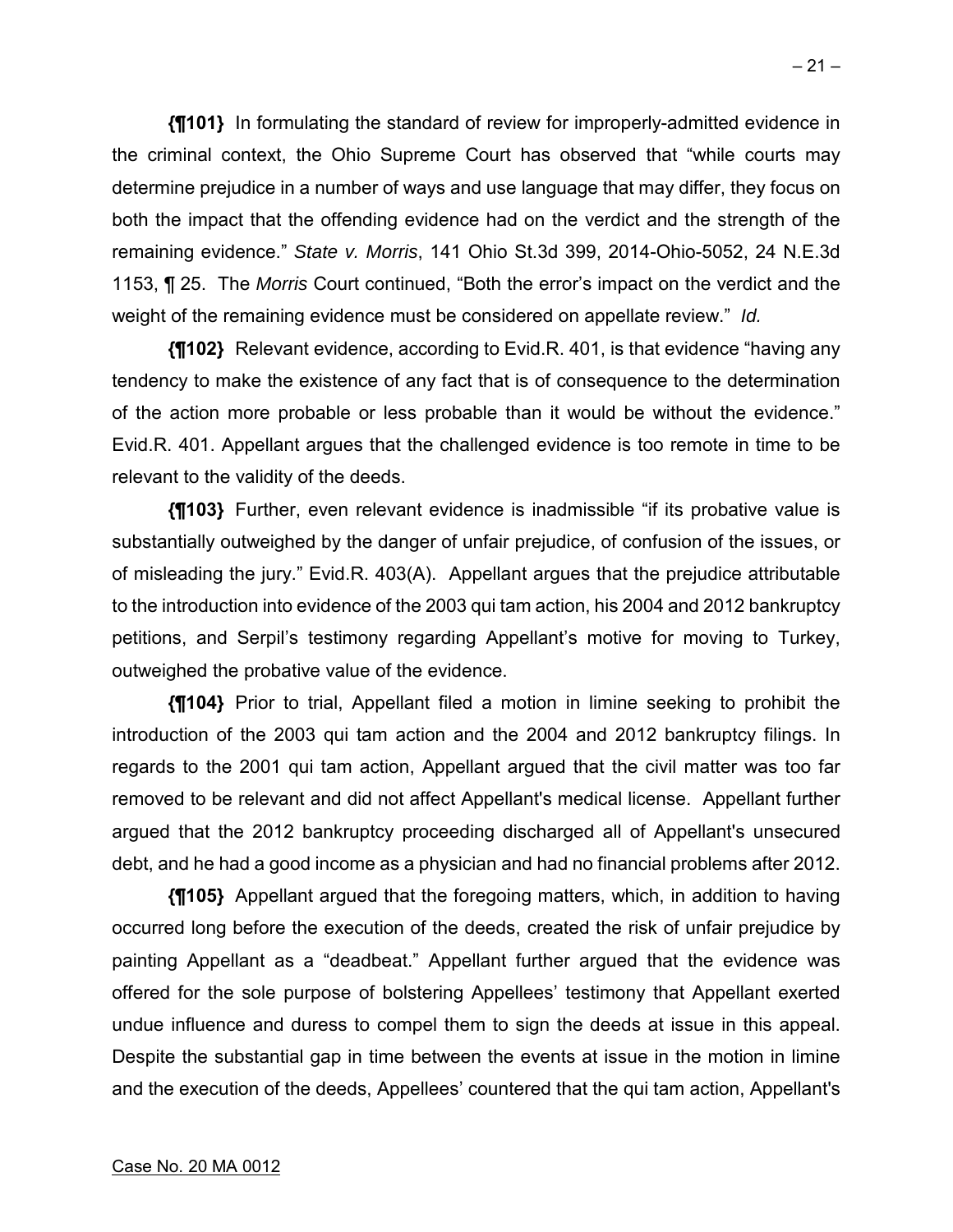life in Turkey from 2005-2012, and the 2004 and 2012 bankruptcy were all relevant because they demonstrated Appellant's financial motive.

**{¶106}** Significantly, Appellees' trial counsel warranted that Appellees had no intention of presenting the 2003 qui tam action to demonstrate fraud or criminal conduct by Appellant, but would raise the issue only to show financial motive. Specifically, Appellees' trial counsel stated, "The only thing I want to talk about is the fact that [Appellant] had a judgment against him. I'm not intending to argue that he committed Medicare fraud." (*Id.* at 43-44.) The trial court overruled Appellant's motion in limine.

**{¶107}** However, during Appellees' opening statement, their trial counsel asserted that Appellant had serious legal problems relating to the 2003 qui tam action "for directing and participating in Medicaid and Medicare fraud." (Trial Tr. at 66.) Appellees' trial counsel further asserted that Appellant fled the United States for Turkey in 2005 because "he was afraid of being arrested if he stayed." (*Id.* at 67.) Despite the fact that the 2003 qui tam action had no effect on Appellant's medical license, Appellees' trial counsel stated that "[Appellant's] medical licenses at that time were inactive and of no value." (*Id.* at 68.)

**{¶108}** Appellant was the first witness called by Appellees. Contrary to the stated purpose of Appellees' trial counsel for offering the 2003 qui tam action into evidence, he asked Appellant, "[y]ou conspired with the other defendants to defraud the United States? Isn't that what [the allegations in the qui tam action] says?" (*Id.* at 142.) The trial court sustained a hearsay objection with respect to the allegations in the qui tam complaint, but overruled Appellant's objection to the general line of questioning, including questions suggesting that Appellant defrauded the government.

**{¶109}** Appellees' trial counsel asked Appellant, "You knew that you were – the federal government was investigating you for criminal conduct associated with the allegations of the Medicare billing case, correct?" In response, Appellant speculated that "[t]here's always a criminal investigation where there's a civil claim. I don't – nothing ever came of that." (Trial Tr. at 140-141).

**{¶110}** Appellees' trial counsel then accused Appellant of returning to the United States in 2012 because the statute of limitations had run on the federal government's ability to charge him for criminal conduct. Appellees' trial counsel inquired, "Did you tell your sister Serpil that you came back from Turkey because enough time had passed that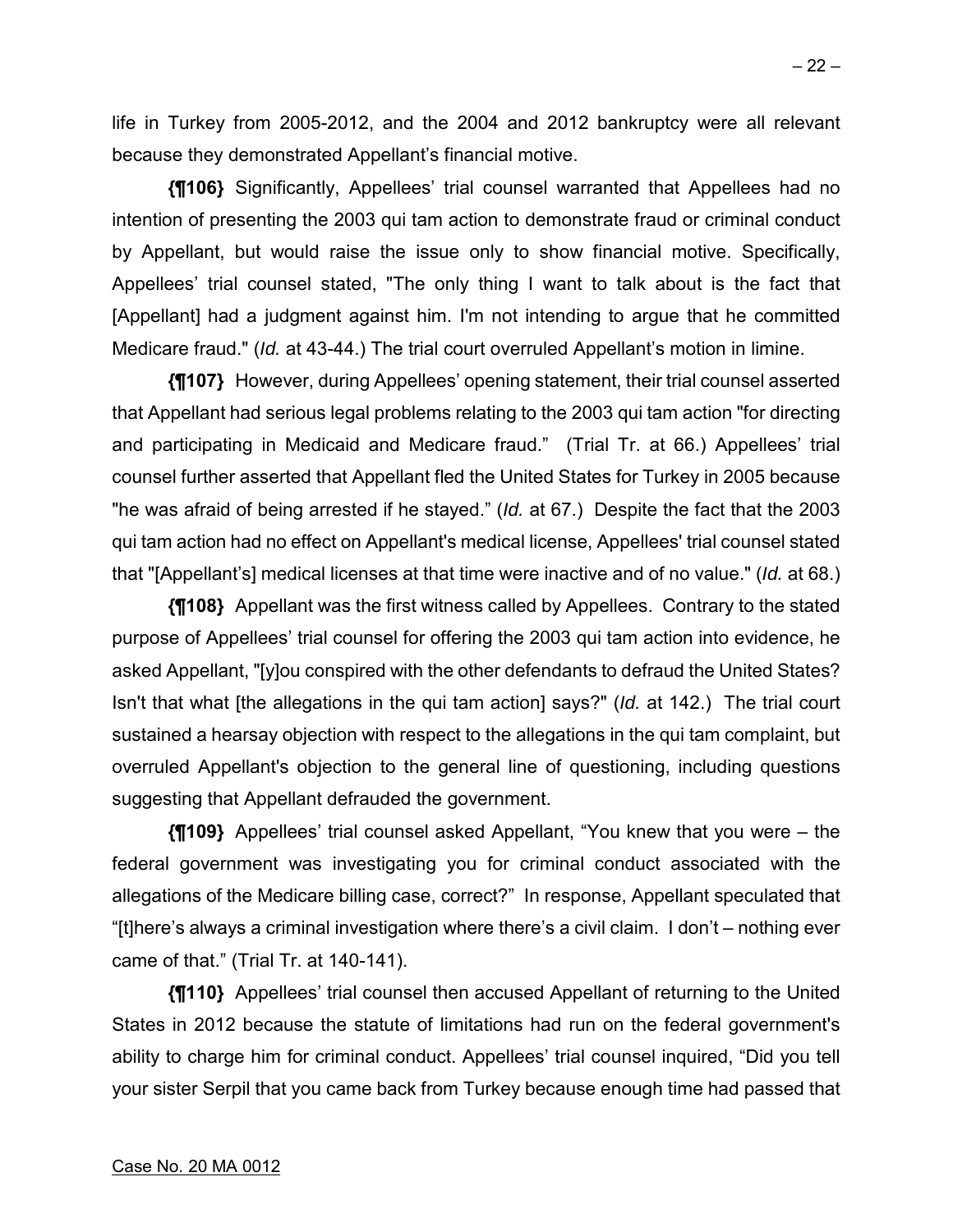you could no longer be prosecuted for Medicare fraud?" (*Id.* at 150.) However, an individual cannot avoid prosecution by fleeing the country because it tolls any statute of limitations. See 18 U.S.C. §3290 ("No statute of limitations shall extend to any person fleeing from justice.").

**{¶111}** Having reviewed the trial transcript and the exhibits admitted at trial, we find that two diametrically-opposed narratives were offered at trial. Appellees and their witnesses described Appellant as the scheming black sheep of an otherwise accomplished and wealthy family, who badgered and threatened his isolated and mentally-impaired elderly parents to transfer ownership of the apartments. Appellant and his witnesses, on the other hand, described Appellant as the dutiful oldest son of parents who reneged on their promise to transfer ownership of the apartments, in order to punish him for acting in accord with state and federal law. Because there is compelling evidence in the record to support both narratives, the verdicts turned exclusively on the juror's credibility determinations.

**{¶112}** With respect to the challenged evidence, Appellees argue that "[f]or the jury to grasp why [Appellant] behaved the way he did toward his parents, and why his parents ultimately succumbed to his incessant pressure to deed over their apartment buildings to him, the jury needed to her [sic] the **entire** story – not just [Appellant's] false and self-serving narrative." (emphasis in original)(Appellees' Brf., p. 8.) Appellees further argue that 404(B) permits evidence of other wrongs to be admitted to show proof of motive, opportunity, intent, and plan to acquire the apartments.

**{¶113}** However, Appellant's reversal of fortune, which was the stated purpose of Appellees in admitting the 2003 qui tam action and his 2004 bankruptcy, occurred roughly fifteen years prior to the execution of the deeds at issue. Appellant's reason for moving to Turkey was likewise too far removed to be relevant to the validity of the deeds.

**{¶114}** Of equal concern, the 2003 qui tam action was never tried and ultimately settled for a fraction of the \$6 million default judgment, however, it is unlikely that members of the jury appreciated the procedural significance of a default judgment. Likewise, Serpil's testimony that Appellant moved to Turkey for the express purpose of avoiding criminal charges cast Appellant as an individual seeking to evade responsibility for criminal conduct, when, in fact, no evidence of a criminal investigation or criminal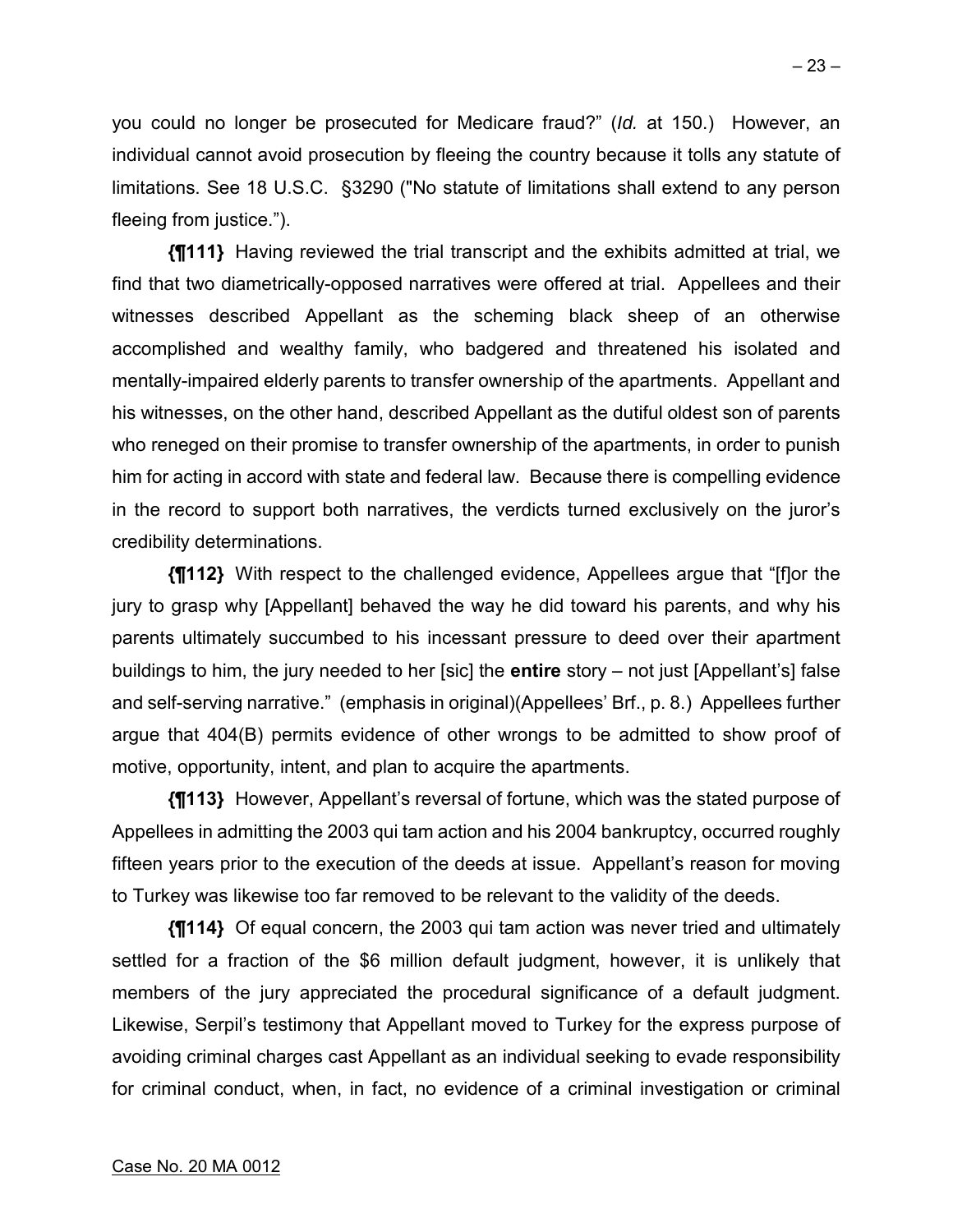conduct were offered at trial, other than Appellant's unsupported speculation that a criminal investigation always follows an FCA action.

**{¶115}** Despite the fact that Appellant's unsecured debts were discharged in the 2012 bankruptcy, both of his bankruptcy petitions were admitted into evidence Because Appellant was no longer encumbered by the debt when the deeds were executed, the admission of the bankruptcy petitions, which state debt in the tens of millions of dollars, and the testimony surrounding them, served no other purpose than to solidify Appellees' characterization of Appellant as a man who flouts the law.

**{¶116}** Finally, Appellees' counsel characterized Appellant as a criminal who defrauded the federal government and fled from prosecution in his opening statement. As a consequence, the jurors, as the sole arbiters of the credibility of the witnesses, were predisposed to distrust Appellant's testimony. The testimony of Appellant, who was the first witness to testify, was likewise peppered with unsubstantiated accusations of fraud and speculation of a federal criminal investigation, which, based on the record in this case, never occurred.

**{¶117}** Because the foregoing evidence was both irrelevant and prejudicial, we find that the trial court abused its discretion when it admitted the challenged evidence. Improperly-admitted evidence must result in material prejudice in order to overturn a verdict and remand a matter for a new trial. Although the term "material prejudice" has not been defined in the civil context, the Ohio Supreme Court in *Morris* generally instructs appellate courts to consider "the impact that the offending evidence had on the verdict and the strength of the remaining evidence" in order to determine whether a substantial right has been affected. *Morris*, *supra*, ¶ 25.

**{¶118}** We find that the prejudicial impact of the 2003 qui tam action, the 2004 and 2012 bankruptcies, and Serpil's testimony regarding Appellant's reason for moving to Turkey was substantial, insofar as the judgment in the 2003 qui tam action had been satisfied, Appellant's unsecured debts had been discharged, and there was no evidence that Appellant was the subject of a criminal investigation, or that he could successfully assert a statute of limitations defense to the non-existent criminal charges. Further, based on the remaining evidence in the record, we cannot conclude that the verdicts would be the same in the absence of the improperly-admitted evidence.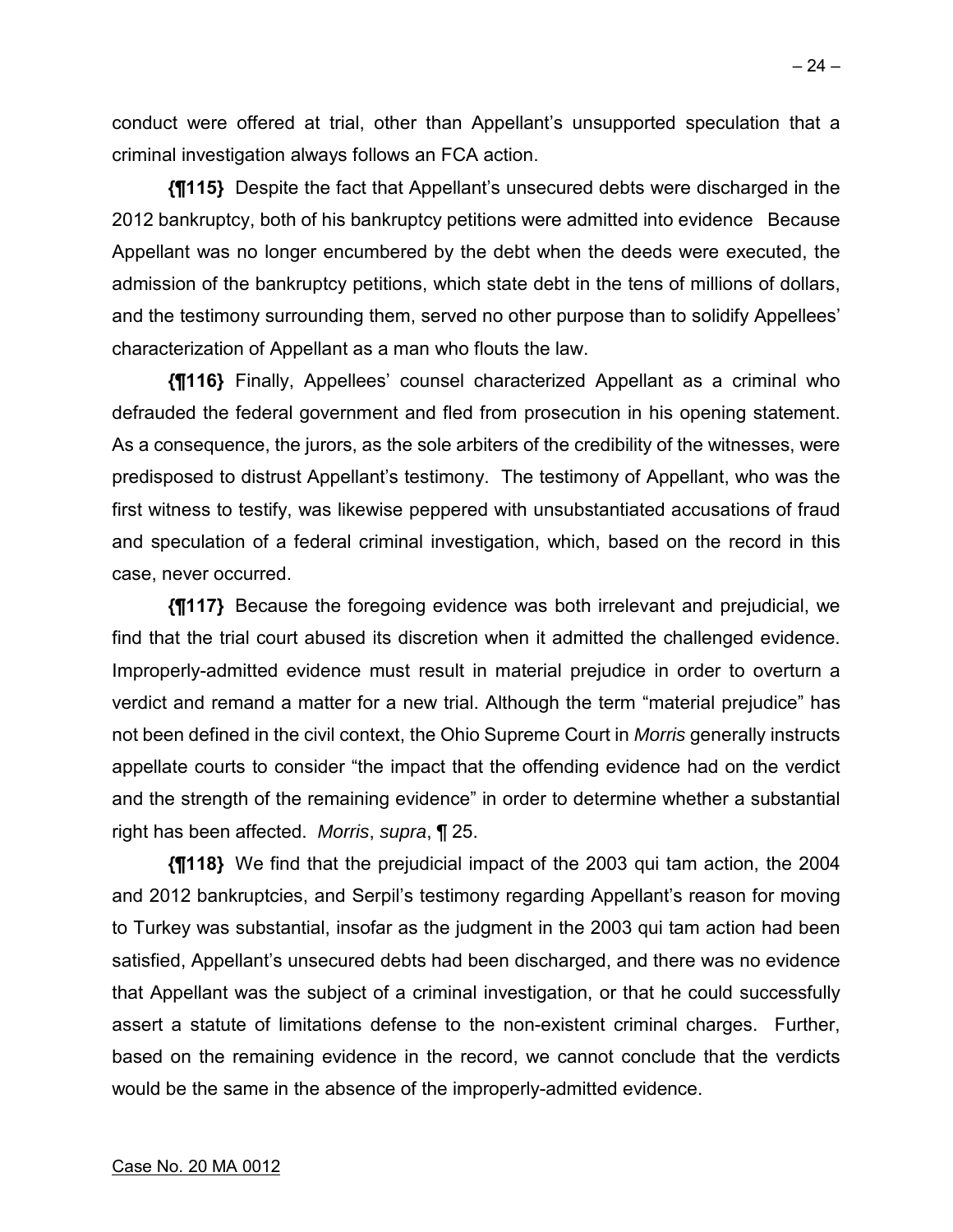**{¶119}** In an appeal of a jury verdict, we must defer to the credibility determinations of the trier of fact. Here, we find that the material prejudice occurred due to the influence of the improperly-admitted evidence on the jurors' credibility determinations. As we previously observed, there exists compelling evidence in the record supporting the arguments of both sides. As Appellant's credibility was irreparably damaged by the admission of the challenged evidence, we find that Appellant suffered material prejudice, and that his substantial right to a fair trial was affected. Accordingly, we find that Appellant's first three assignments of error have merit.

## **ASSIGNMENT OF ERROR IV**

**THE TRIAL COURT ABUSED ITS DISCRETION AND/OR COMMITTED PLAIN ERROR WHEN IT PERMITTED THE OPINION OF DR. LOVINGER, WHO TESTIFIED TO A REASONABLE DEGREE OF MEDICAL CERTAINTY REGARDING A GERIATRIC PATIENT WHEN HE WAS NOT A MEDICAL DOCTOR AND DID NOT SPECIALIZE IN GERIATRICS.** 

# **ASSIGNMENT OF ERROR V**

**THE TRIAL COURT ABUSED ITS DISCRETION WHEN IT PRECLUDED DEFENDANT FROM INTRODUCING EVIDENCE DEMONSTRATING THAT PLAINTIFF, SEVIM ERZURUM, WAS SUBJECT TO UNDUE INFLUENCE, THREATS AND FEAR FROM HER HUSBAND, HALIL ERZURUM, BUT FREELY ADMITTED EVIDENCE SUGGESTING THAT SHE WAS IN FEAR FROM HER SON, APPELLANT ERZURUM.** 

# **ASSIGNMENT OF ERROR VI**

**THE DECISION OF THE JURY, WHICH WAS CLOUDED BY THE VOLUMINOUS ADMISSION OF IRRELEVANT, COLLATERAL, UNFAIRLY PREJUDICIAL AND SPECULATIVE EVIDENCE, WAS AGAINST THE SUFFICIENCY OF THE EVIDENCE.**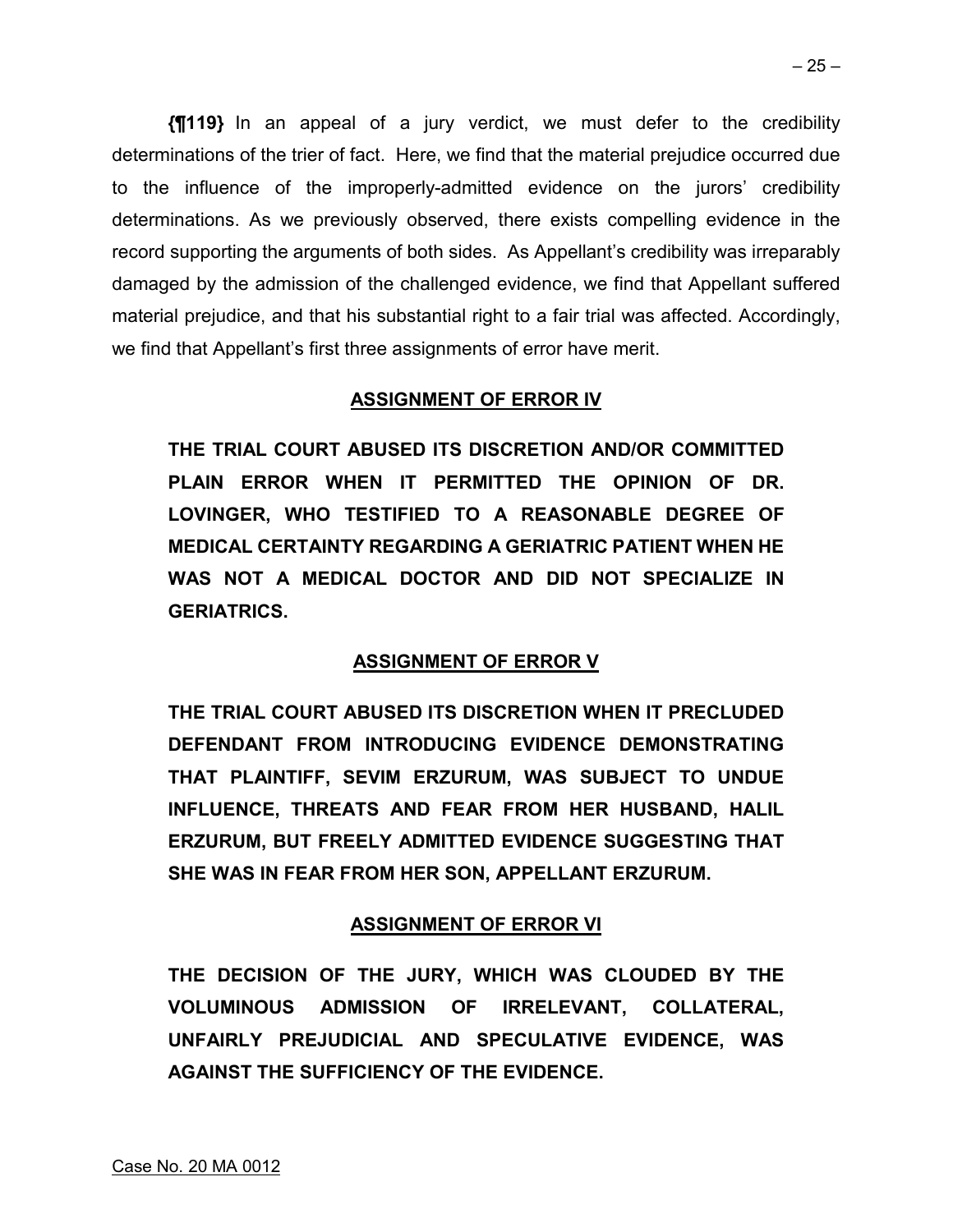## **ASSIGNMENT OF ERROR VII**

**THE DECISION OF THE JURY, WHICH WAS CLOUDED BY THE VOLUMINOUS ADMISSION OF IRRELEVANT, COLLATERAL, UNFAIRLY PREJUDICIAL AND SPECULATIVE EVIDENCE, WAS AGAINST THE MANIFEST WEIGHT OF THE EVIDENCE.** 

# **ASSIGNMENT OF ERROR VIII**

**THE TRIAL COURT ERRED WHEN IT DENIED DEFENDANT'S REQUEST FOR A JUDGMENT NOTWITHSTANDING THE VERDICT AND MOTION FOR A NEW TRIAL DUE TO THE ADMISSION OF INADMISSIBLE EVIDENCE, THE LACK OF EVIDENCE SUPPORTING THE JURY'S VERDICT AND THE EVIDENCE SUPPORTING A FINDING THAT NO UNDUE INFLUENCE OR DURESS OCCURRED AT THE TIME THE DEEDS WERE SIGNED.** 

# **ASSIGNMENT OF ERROR IX**

**THE TRIAL COURT ERRED WHEN IT DENIED DEFENDANT'S REQUEST FOR A JUDGMENT NOTWITHSTANDING THE VERDICT AND MOTION FOR A NEW TRIAL BECAUSE THE JURY FAILED TO SUFFICIENTLY DELIBERATE AND REVIEW THE EVIDENCE WHEN IT RENDERED A DECISION IN LESS TIME THAN IT COULD POSSIBLY TAKE TO EVEN REVIEW THE VOLUMINOUS EXHIBITS.** 

**{¶120}** Having concluded that the trial court abused its discretion in admitting testimony and evidence regarding the 2003 qui tam action, the 2004 and 2012 bankruptcies, and Appellant's alleged reason for moving to and returning from Turkey, and that Appellant suffered material prejudice, we find the remaining assignments of error are moot.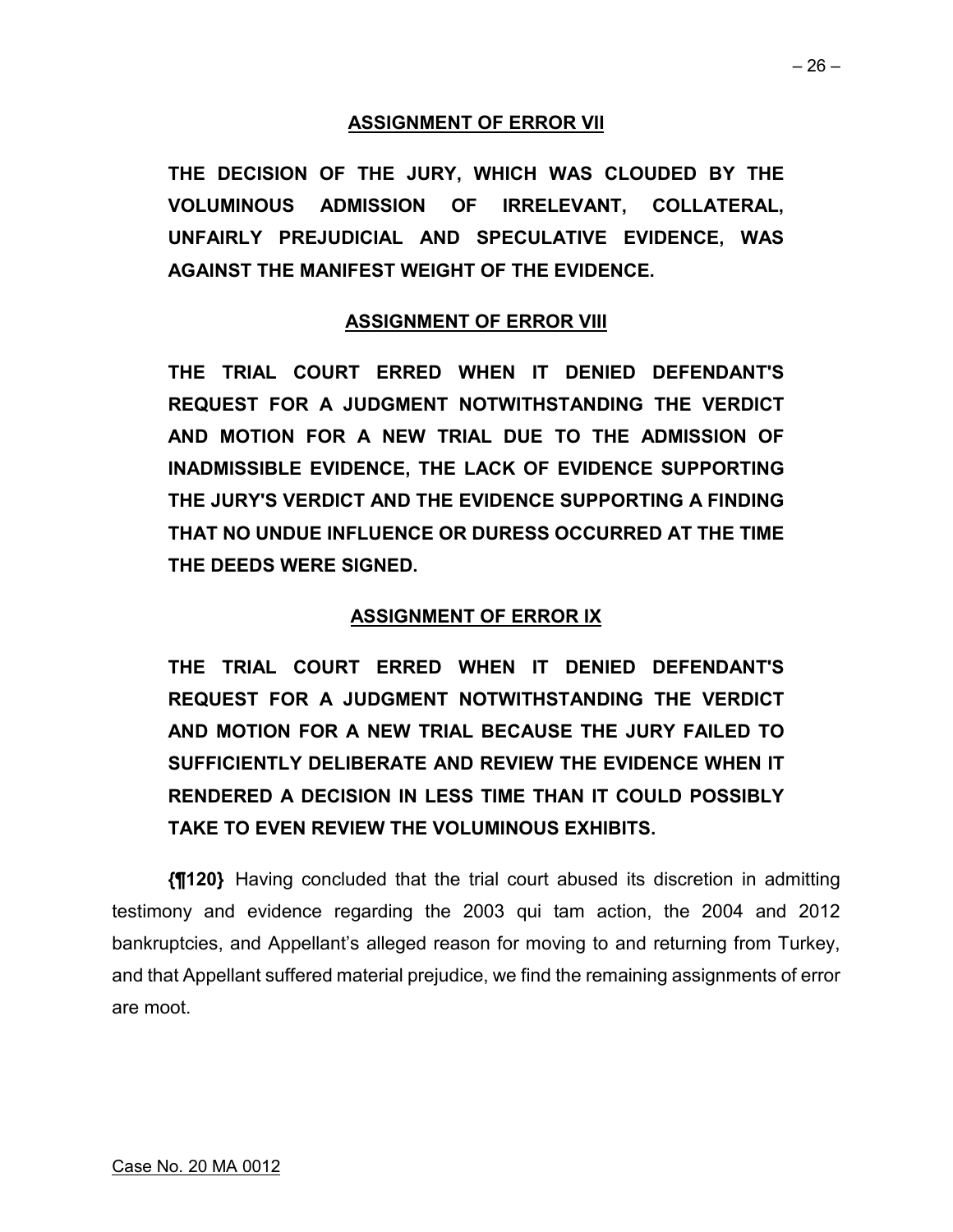## **CONCLUSION**

**{¶121}** Having reviewed the testimony and exhibits offered at trial, we find that the admission of the evidence challenged in the first three assignments of error was an abuse of discretion by the trial court and that Appellant suffered material prejudice as a result of its admission. Because we find that the verdicts turned on the credibility of the witnesses, and the offending evidence directly impacted the jurors' credibility determinations, the judgment entry of the trial court is reversed and vacated and this matter is remanded for a new trial pursuant to this opinion and in accordance to law.

Donofrio, P.J., concurs.

Robb, J., concurs.